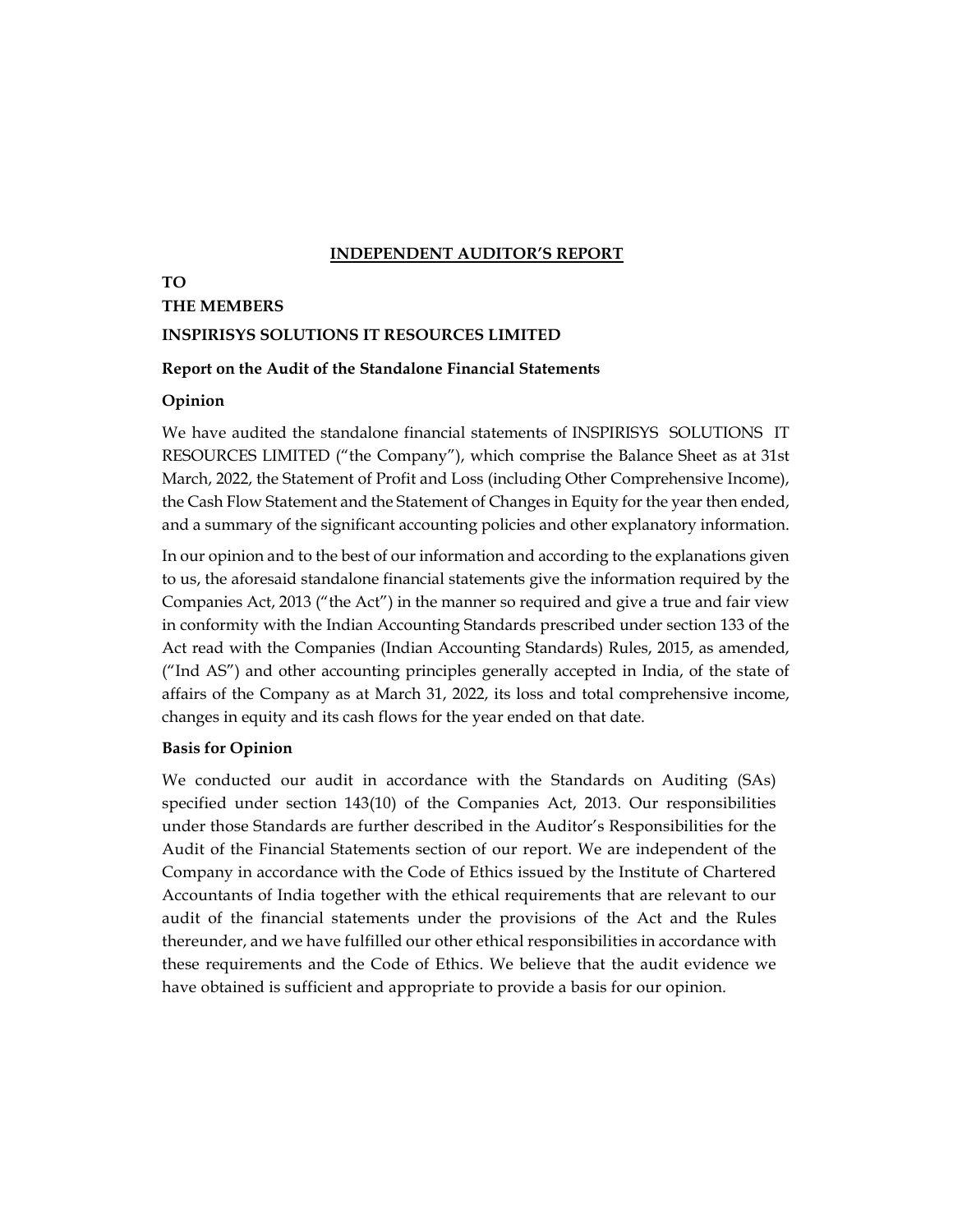# **Material Uncertainty Related to Going Concern**

We draw attention to Note No. 13 attached to financial statements regarding the uncertainty relating to going concern status of the company. Our opinion is not modified in respect of the above matter.

# **Emphasis of Matter**

We draw attention to Note no. 2.1 (a, b  $\& c$ ) attached to the standalone Ind AS financial statements regarding various statutory and other demands. As stated therein, no provision is made in the accounts, since the management is hopeful of a successful outcome in the appeals filed against the above demands. Our opinion is not modified in respect of the above matter.

# **Information Other than the Standalone Financials Statements and Auditor's Report thereon (Other Information)**

The Company's Board of Directors is responsible for the other information. The other information comprises the information included in the Directors Report in the Annual Report of the Company for the financial year 2021-22, but does not include the financial statements and our auditor's report thereon.

Our opinion on the financial statements does not cover the other information and we do not express any form of assurance conclusion thereon.

In connection with our audit of the financial statements, our responsibility is to read the other Information and, in doing so, consider whether the other information is materially inconsistent with the financial statements or our knowledge obtained in the audit or otherwise appears to be materially misstated.

When we read the reports containing the other information, if we conclude that there is a material misstatement therein, we are required to communicate the matter to those charged with governance.

# **Management's Responsibility for the Standalone Financial Statements**

The Company's Board of Directors is responsible for the matters stated in section 134(5) of the Act with respect to the preparation of these standalone financial statements that give a true and fair view of the financial position, financial performance, and cash flows of the Company in accordance with the accounting principles generally accepted in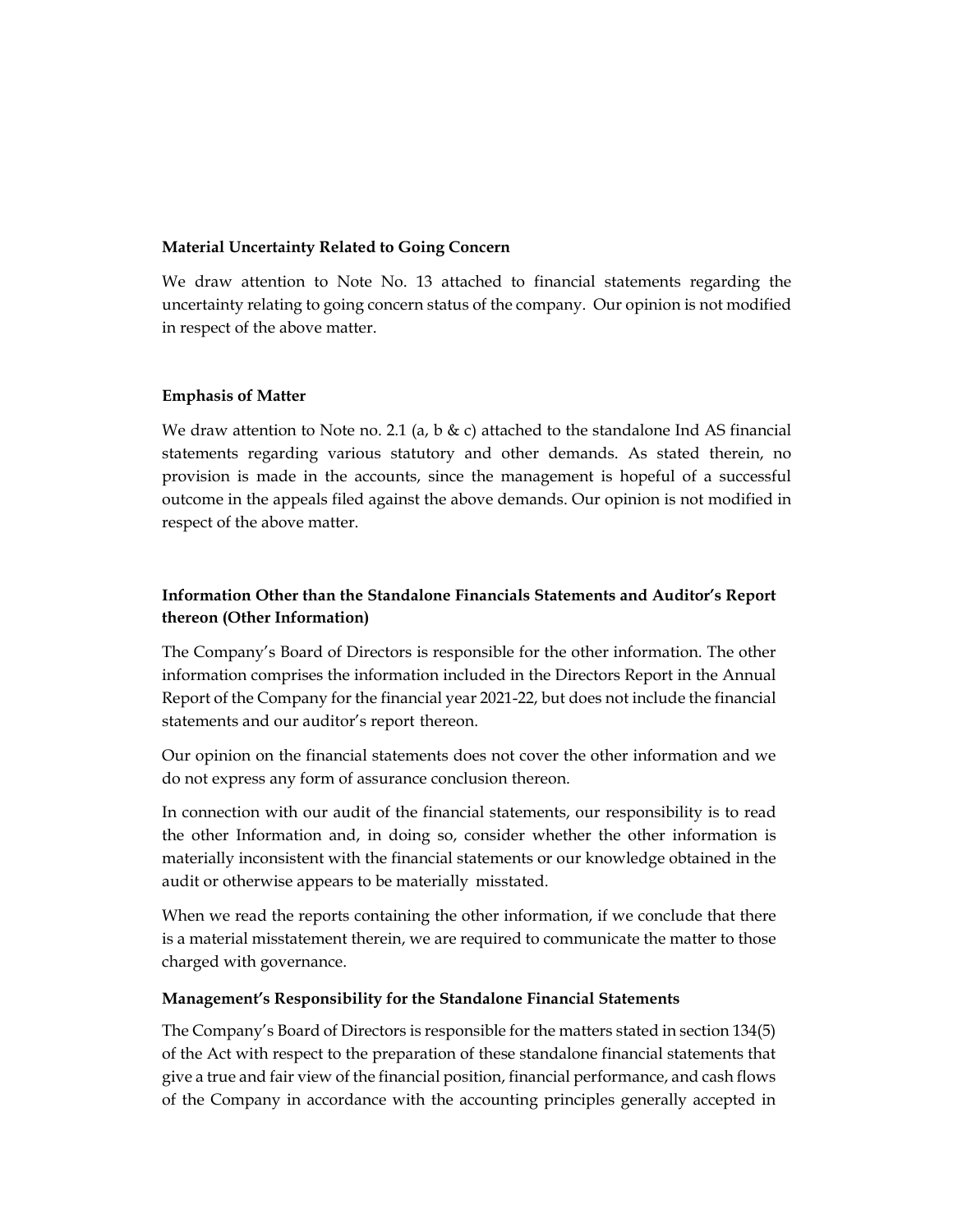India, including the accounting Standards specified under section 133 of the Act. This responsibility also includes maintenance of adequate accounting records in accordance with the provisions of the Act for safeguarding of the assets of the Company and for preventing and detecting frauds and other irregularities; selection and application of appropriate accounting policies; making judgments and estimates that are reasonable and prudent; and design, implementation and maintenance of adequate internal financial controls, that were operating effectively for ensuring the accuracy and completeness of the accounting records, relevant to the preparation and presentation of the financial statement that give a true and fair view and are free from material misstatement, whether due to fraud or error.

In preparing the financial statements, management is responsible for assessing the Company's ability to continue as a going concern, disclosing, as applicable, matters related to going concern and using the going concern basis of accounting unless management either intends to liquidate the Company or to cease operations, or has no realistic alternative but to do so.

The Board of Directors are responsible for overseeing the Company's financial reporting process.

# **Auditor's Responsibilities for the Audit of the Financial Statements**

Our objectives are to obtain reasonable assurance about whether the financial statements as a whole are free from material misstatement, whether due to fraud or error, and to issue an auditor's report that includes our opinion. Reasonable assurance is a high level of assurance, but is not a guarantee that an audit conducted in accordance with SAs will always detect a material misstatement when it exists. Misstatements can arise from fraud or error and are considered material if, individually or in the aggregate, they could reasonably be expected to influence the economic decisions of users taken on the basis of these financial statements.

As part of an audit in accordance with SAs, we exercise professional judgment and maintain professional skepticism throughout the audit. We also:

• Identify and assess the risks of material misstatement of the financial statements, whether due to fraud or error, design and perform audit procedures responsive to those risks, and obtain audit evidence that is sufficient and appropriate to provide a basis for our opinion. The risk of not detecting a material misstatement resulting from fraud is higher than for one resulting from error, as fraud may involve collusion, forgery, intentional omissions, misrepresentations, or the override of internal control.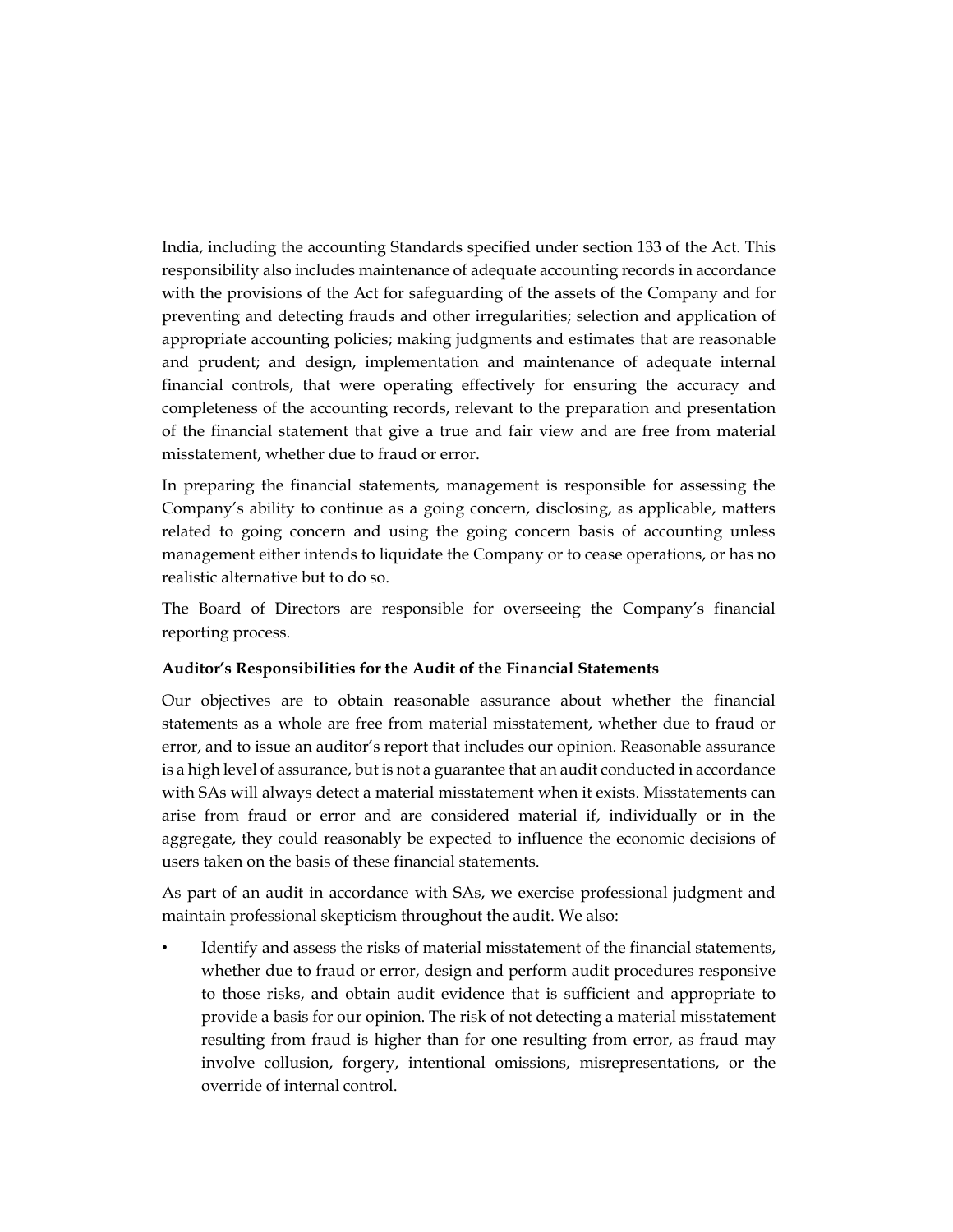- Obtain an understanding of internal control relevant to the audit in order to design audit procedures that are appropriate in the circumstances. Under section 143(3)(i) of the Act, we are also responsible for expressing our opinion on whether the company has adequate internal financial controls system in place and the operating effectiveness of such controls.
- Evaluate the appropriateness of accounting policies used and the reasonableness of accounting estimates and related disclosures made by management.
- Conclude on the appropriateness of management's use of the going concern basis of accounting and, based on the audit evidence obtained, whether a material uncertainty exists related to events or conditions that may cast significant doubt on the Company's ability to continue as a going concern. If we conclude that a material uncertainty exists, we are required to draw attention in our auditor's report to the related disclosures in the financial statements or, if such disclosures are inadequate, to modify our opinion. Our conclusions are based on the audit evidence obtained up to the date of our auditor's report. However, future events or conditions may cause the Company to cease to continue as a going concern.
- Evaluate the overall presentation, structure and content of the financial statements including the disclosures, and whether the financial statements represent the underlying transactions and events in a manner that achieves fair presentation.

Materiality is the magnitude of misstatements in the standalone financial statements that, individually or in aggregate, makes it probable that the economic decisions of a reasonably knowledgeable user of the financial statements may be influenced. We consider quantitative materiality and qualitative factors in (i) planning the scope of our audit work and in evaluating the results of our work; and (ii) to evaluate the effect of any identified misstatements in the financial statements.

We communicate with those charged with governance regarding, among other matters, the planned scope and timing of the audit and significant audit findings, including any significant deficiencies in internal control that we identify during our audit.

We also provide those charged with governance with a statement that we have complied with relevant ethical requirements regarding independence, and to communicate with them all relationships and other matters that may reasonably be thought to bear on our independence, and where applicable, related safeguards.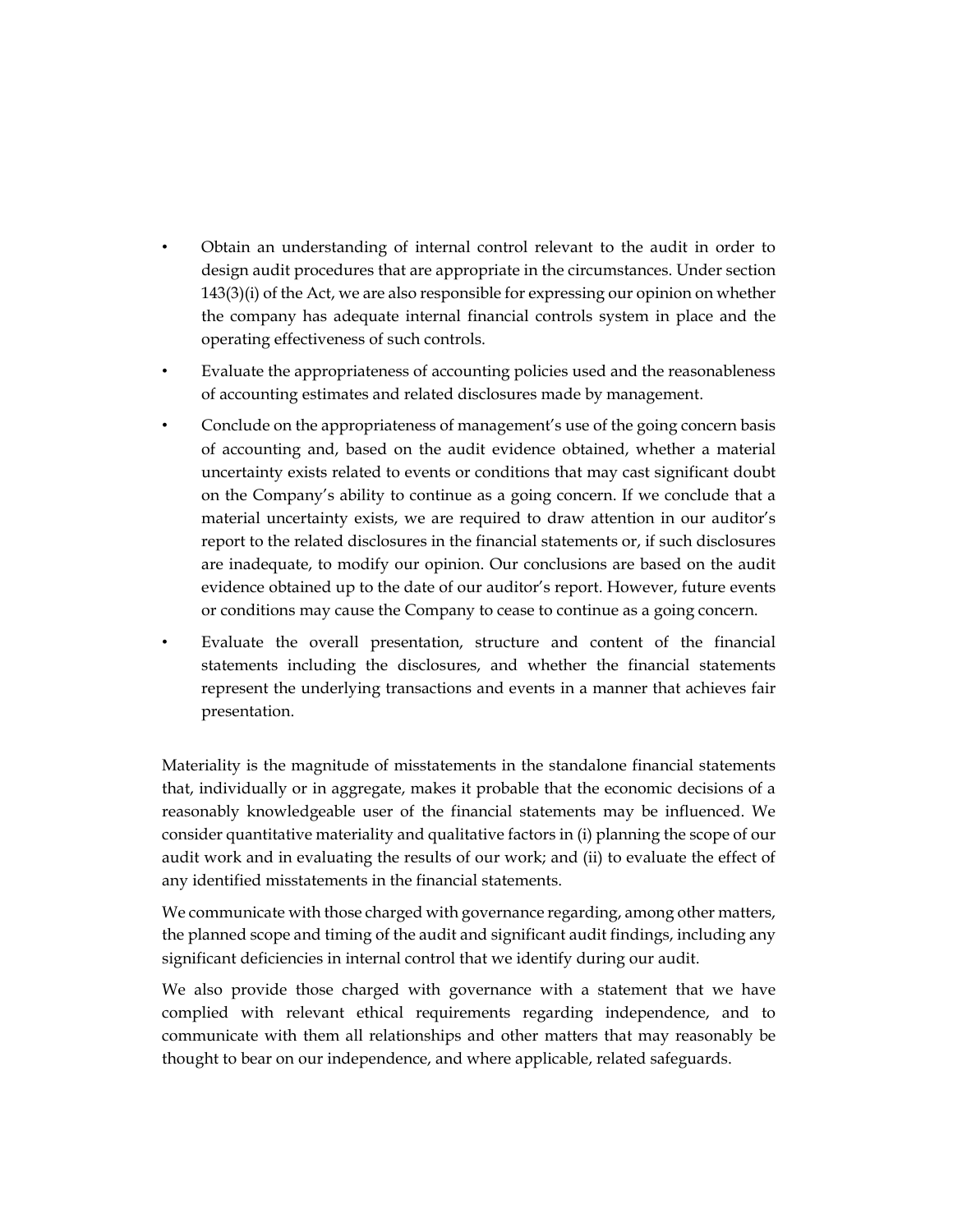# **Report on Other Legal and Regulatory Requirements**

- 1. As required by the Companies (Auditor's Report) Order, 2020 ("the Order"), issued by the Central Government of India in terms of sub-section (11) of section 143 of the Companies Act, 2013, we give in "Annexure A", a statement on the matters specified in paragraphs 3 and 4 of the Order, to the extent applicable.
- 2. As required by Section 143(3) of the Act, we report that:
	- (a) We have sought and obtained all the information and explanations which to the best of our knowledge and belief were necessary for the purposes of our audit.
	- (b) In our opinion, proper books of account as required by law have been kept by the Company so far as it appears from our examination of those books
	- (c) The Balance Sheet, the Statement of Profit and Loss including Other Comprehensive Income, Statement of Changes in Equity and the Statement of Cash Flow dealt with by this Report are in agreement with the relevant books of account.
	- (d) In our opinion, the aforesaid standalone financial statements comply with the Ind AS specified under Section 133 of the Act, read with Rule 7 of the Companies (Accounts) Rules, 2014.
	- (e) On the basis of the written representations received from the directors as on 31st March 2022 taken on record by the Board of Directors, none of the directors is disqualified as on 31st March 2022 from being appointed as a director in terms of Section 164 (2) of the Act.
	- (f) The matters described under "Material Uncertainty relating to Going Concern" and "Emphasis of Matter" paragraphs above, in our opinion, may have an adverse impact on the functioning of the company
	- (g) With respect to the adequacy of the internal financial controls over financial reporting of the Company and the operating effectiveness of such controls, refer to our separate Report in "Annexure B". Our report expresses an unmodified opinion on the adequacy and operating effectiveness of the Company's internal financial controls over financial reporting
	- (h) With respect to the other matters to be included in the Auditor's Report in accordance with the requirements of section 197(16) of the Act, as amended, we report that, in our opinion and to the best of our information and according to the explanations given to us, no managerial remuneration has been paid or provided during the year.
	- (i) With respect to the other matters to be included in the Auditor's Report in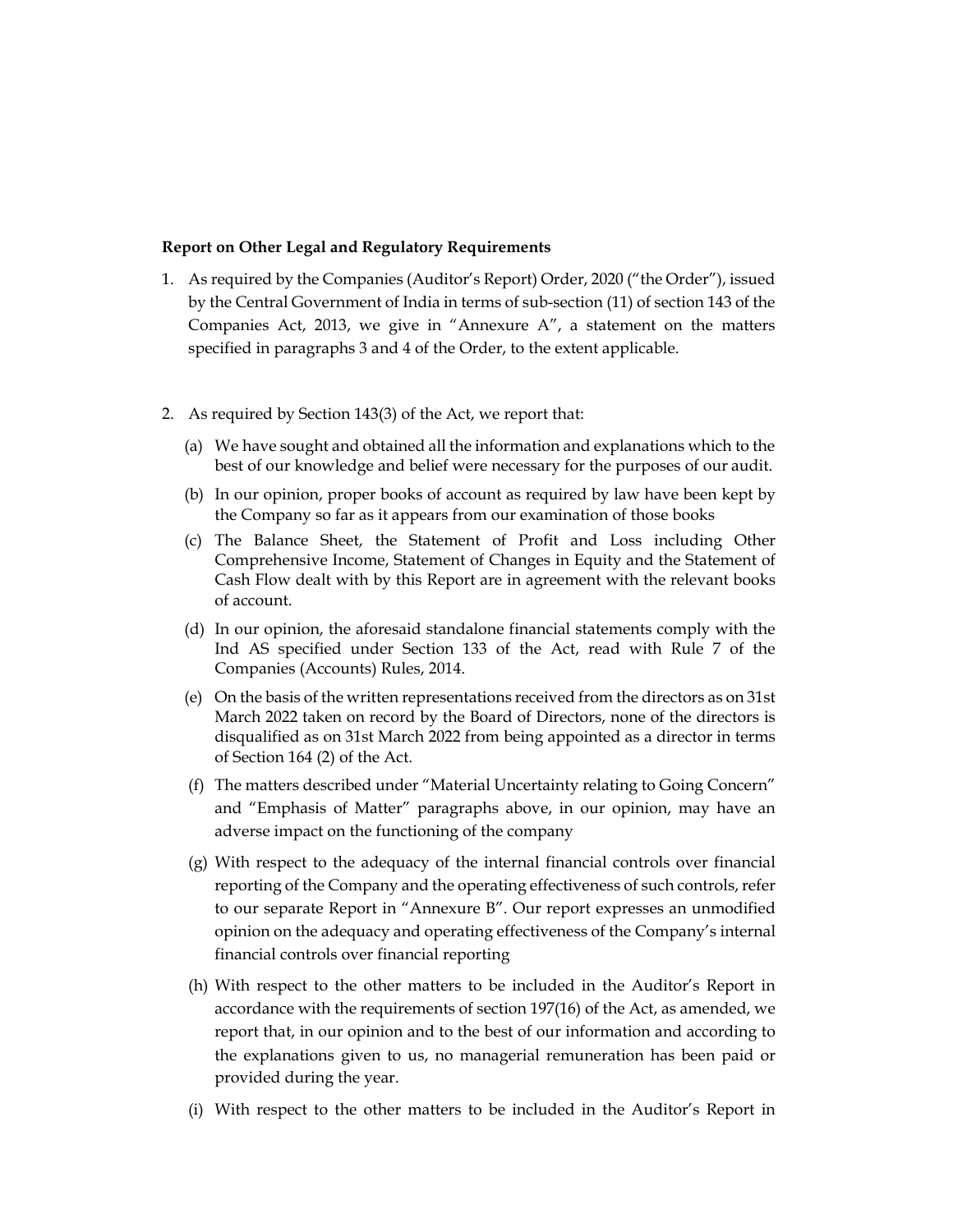accordance with Rule 11 of the Companies (Audit and Auditors) Rules, 2014, as amended, in our opinion and to the best of our information and according to the explanations given to us:

- i. The Company has disclosed the impact of pending litigations on its financial position in its financial statements – Refer Note 16 to the financial statements
- ii. The Company did not have any long-term contracts including derivative contracts for which there were any material foreseeable losses.
- iii. There has been no delay in transferring amounts, required to be transferred, to the Investor Education and Protection Fund by the Company.
- iv. (a) The management has represented that, to the best of it's knowledge and belief, no funds have been advanced or loaned or invested (either from borrowed funds or share premium or any other sources or kind of funds) by the company to or in any other person or entity, including foreign entities ("Intermediaries"), with the understanding, whether recorded in writing or otherwise, that the Intermediary shall, whether, directly or indirectly lend or invest in other persons or entities identified in any manner whatsoever by or on behalf of the company ("Ultimate Beneficiaries") or provide any guarantee, security or the like on behalf of the Ultimate Beneficiaries;

(b) The management has represented, that, to the best of it's knowledge and belief, no funds have been received by the company from any person or entity, including foreign entity ("Funding Parties"), with the understanding, whether recorded in writing or otherwise, that the company shall, whether, directly or indirectly, lend or invest in other persons or entities identified in any manner whatsoever by or on behalf of the Funding Party ("Ultimate Beneficiaries") or provide any guarantee, security or the like on behalf of the Ultimate Beneficiaries;

(c ) Based on such audit procedures that have been considered reasonable and appropriate in the circumstances, nothing has come to our notice that has caused us to believe that the representations under sub-clause (i) and (ii) of Rule 11(e),as provided under (a) and (b) above, contain any material mis-statement.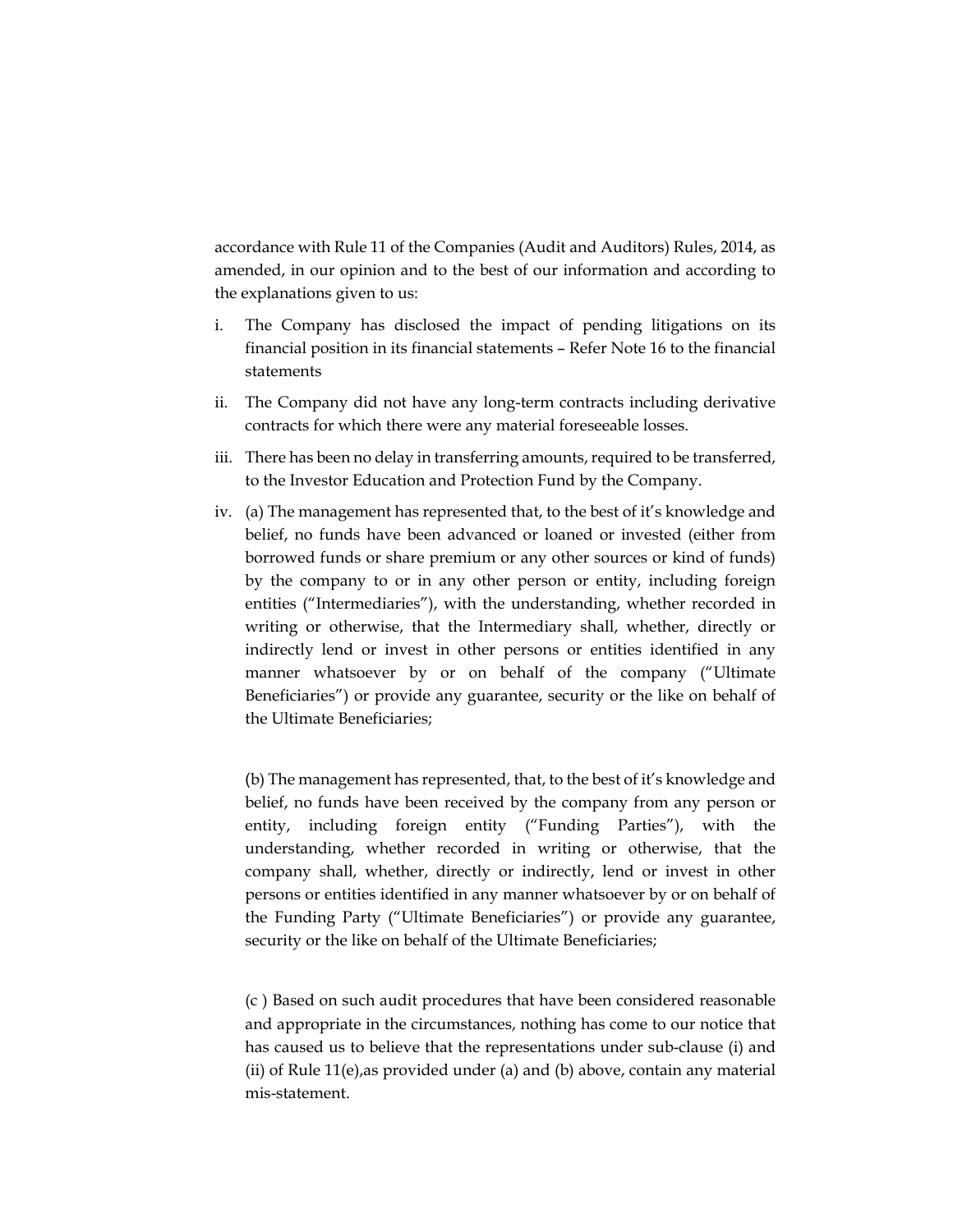v. The company has neither declared nor paid any dividend during the year. Accordingly, the reporting requirements under Rule 11(f) are not applicable.

> **For Varma & Varma Chartered Accountants** FRN. 004532S

Place : Chennai Date : 6th May, 2022

Sd/-

**Arjun R Partner M.No. 226775 UDIN :**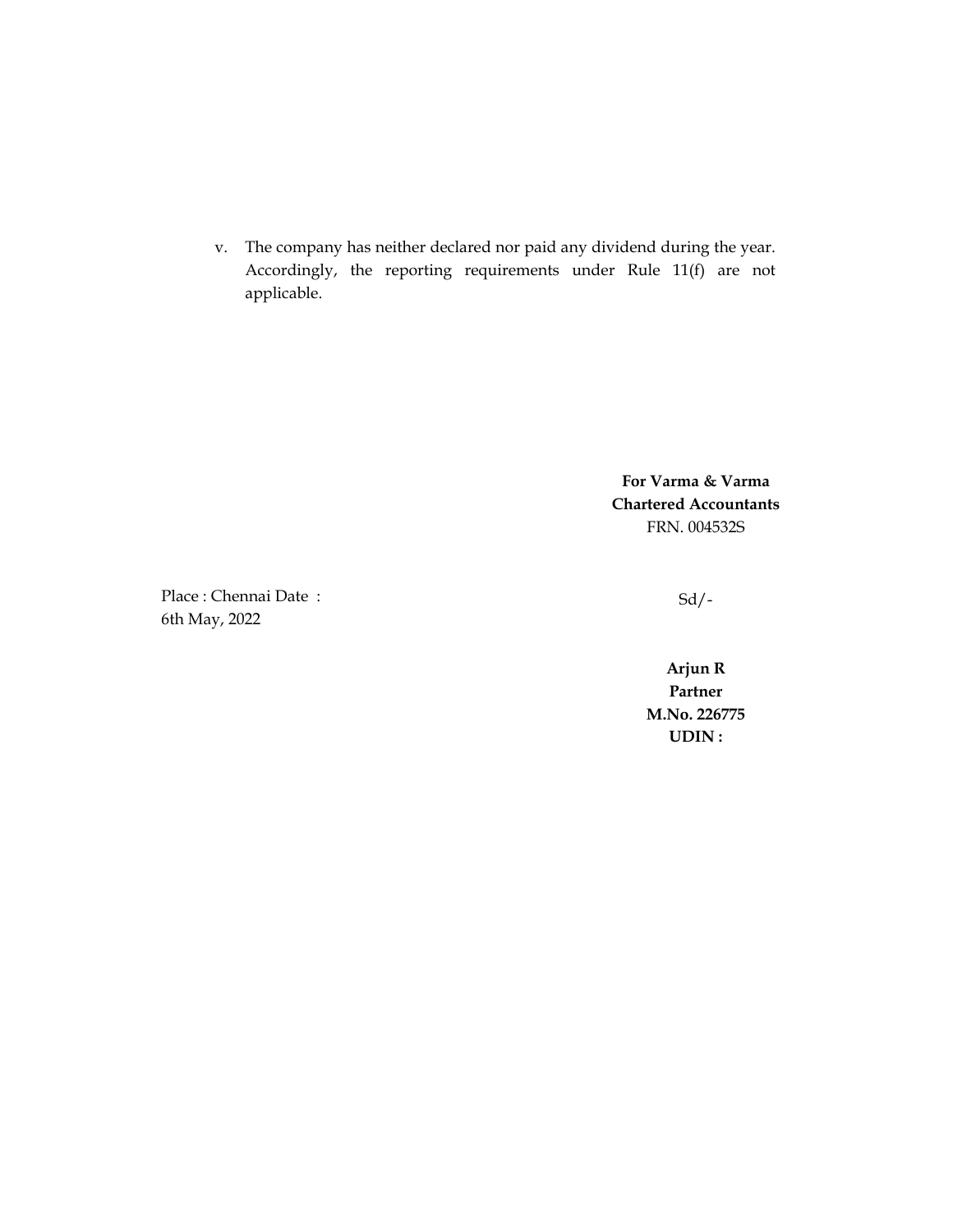# **ANNEXURE 'A' REFERRED TO IN PARAGRAPH 1 UNDER THE HEADING REPORT ON "OTHER LEGAL AND REGULATORY REQUIREMENTS" OF OUR INDEPENDENT AUDIT REPORT OF EVEN DATE**

- 1. There are no Property, Plant and Equipment carried in the books of the company during the year and as at the end of the year and hence, the related clause of the order is not applicable.
- 2. The company is does not hold any physical inventories the relative reporting requirements under the Order are not commented upon.
- 3. According to the information and explanations provided to us and based on our verification of the records of the Company, the Company has not made any investments in, provided any guarantee or security or granted any loans or advances in the nature of loans, secured or unsecured, to companies, firms, Limited Liability Partnerships or any other parties, Thus, paragraph 3(iii)(a) to 3(iii)(f) of the Order is not applicable to the Company.
- 4. According to the information and explanations provided to us and based on our verification of the records of the Company, during the year, the Company has not provided any loan, guarantees and security and not made any investment, thus, paragraph 3(iv) of the Order is not applicable to the Company.
- 5. According to the information and explanations provided to us and based on our verification of the records of the Company, the Company has not accepted any deposits from the public, thus, paragraph 4(v) of the order is not applicable to the Company.
- 6. According to the information and explanations provided to us and based on our verification of the records of the Company, the provisions relating to maintenance of cost records under section 148 of the Companies Act, 2013 are not applicable to the Company for the year.
- 7.
- a) According to the information and explanations given to us, the company has been generally regular in depositing undisputed statutory dues including Provident Fund, Employee's State Insurance, Service tax and Income Tax , Sales Tax, Service Tax, Duty of Customs, Duty of excise, Value Added Tax , Goods and Service Tax, Cess and other statutory dues as applicable to the company with the appropriate authorities. According to the information and explanations given to us, there are no undisputed amounts payable in respect of Income Tax, Wealth tax, Sales tax, Customs duty, Excise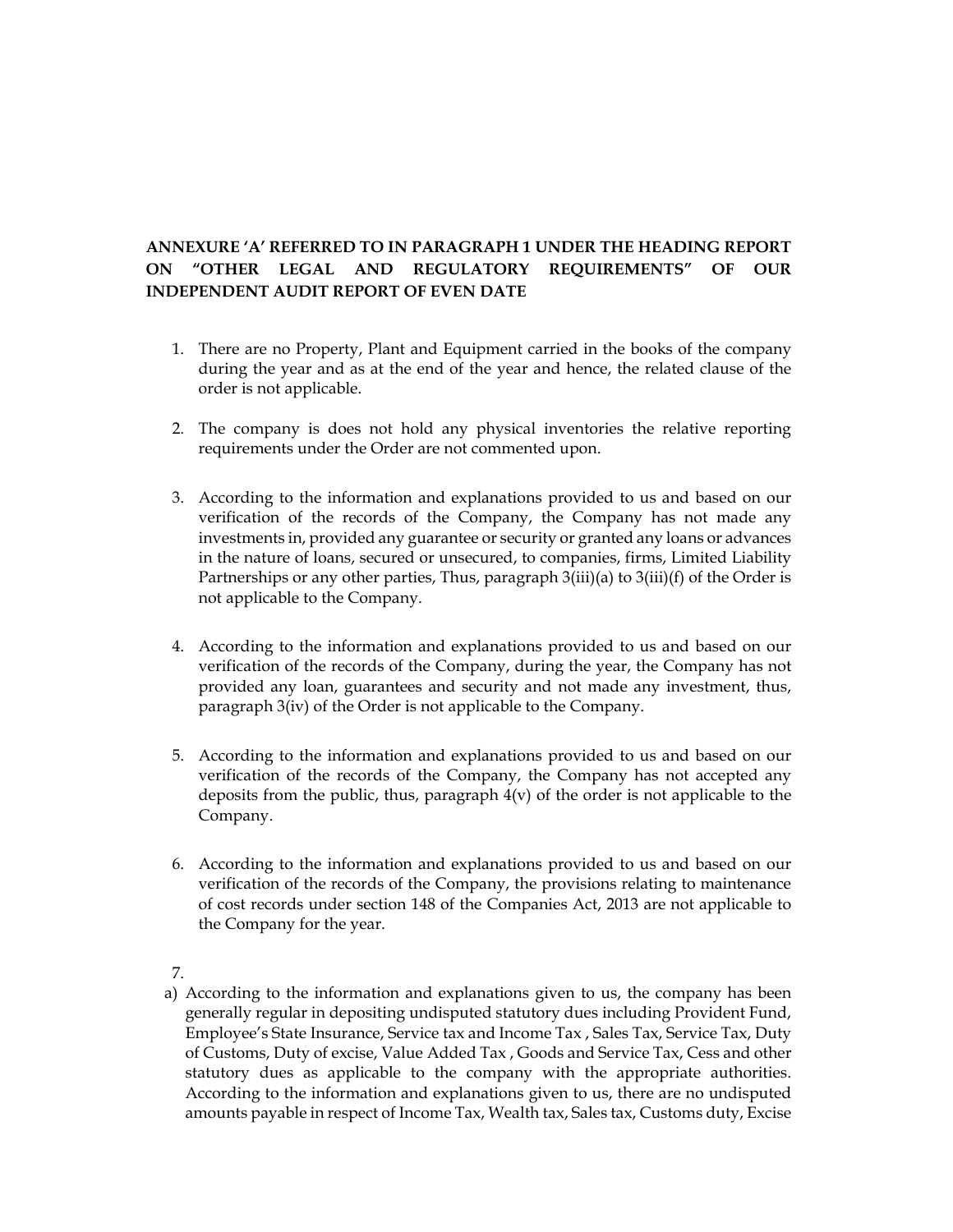duty, Cess and other statutory dues which were outstanding as at the year end for a period of more than six months from the date they became payable.

b) According to the information and explanations given to us and the verification of the records of the Company, there are no disputed statutory dues referred to in sub-clause (a) above that have not been deposited with appropriate authorities as at 31st March 2022, except the following.

| Name of the<br><b>Statute</b> |                  | <b>Nature</b><br>of the | Amount<br>(Rs.) | Period to<br>which the | Forum where<br>Dispute is |
|-------------------------------|------------------|-------------------------|-----------------|------------------------|---------------------------|
|                               |                  | Dues                    |                 | amount relates         | pending                   |
| The                           | <b>Employees</b> | PF Dues                 | Rs. 1,48,56,275 | March 2007 to          | Employee                  |
| Provident Fund &              |                  |                         |                 | August 2010            | Provident<br>Fund         |
| Miscellaneous                 |                  |                         |                 |                        | Appellate                 |
| Provisions<br>Act,            |                  |                         |                 |                        | Tribunal                  |
| 1952                          |                  |                         |                 |                        |                           |
|                               |                  |                         |                 |                        |                           |

- 8. According to the information and explanations given to us and the verification of the records of the Company, no unrecorded transactions have been surrendered or disclosed as income during the year in the tax assessments under the Income Tax Act, 1961 (43 of 1961).
- 9. In our opinion and according to the information and explanations given to us and based on the records of the Company examined by us, the Company has neither taken any loans or borrowings from banks, financial institution or government nor has the company issued any debentures, and hence, the relative reporting requirements under clause 3(ix) of the Order are not commented upon.
- 10. (i) According to the information and explanations given to us and based on the records of the Company examined by us, no monies were raised by way of initial public offer or further public offer (including debt instruments) or by way of term loans during the year and hence relative reporting requirements under clause  $3(x)$ of the Order are not commented upon.

(ii) According to the information and explanations given to us and the records of the Company examined by us, the Company has not made any preferential allotment or private placement of shares or fully or partly convertible debentures during the year under review.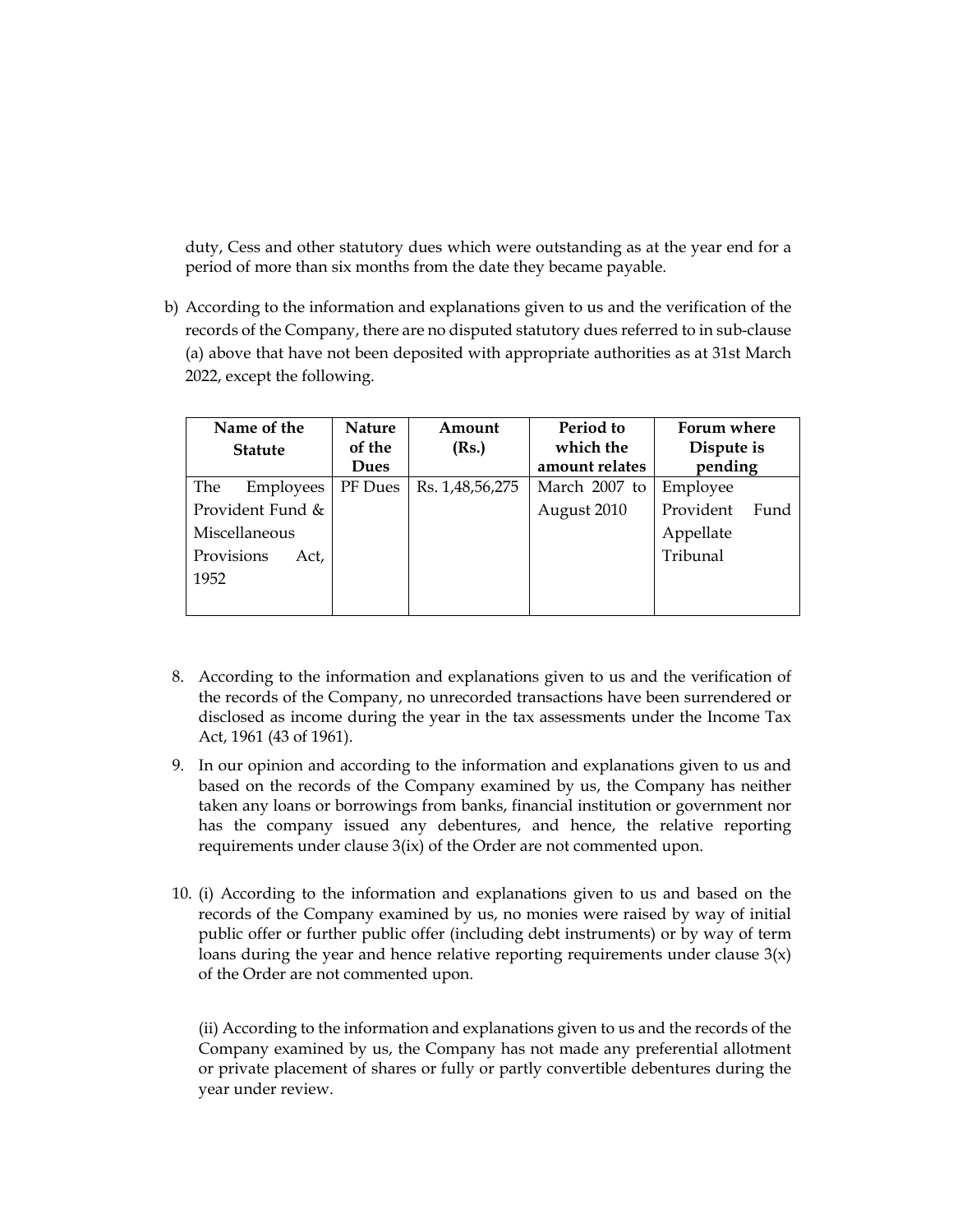11. (i). During the course of our examination of the books and records of the company carried out in accordance with generally accepted auditing practices in India and according to the information and explanations given to us, we have neither come across any instances of material fraud by the company or on the company reported during the year, nor have been informed of any such case by the management.

(ii) No report under sub-section 143(12) of the Companies act has been filed in ADT-4 as prescribed under rule 13 of Companies (Audit and Auditors) Rules,2014 with the Central Government during the year and upto date of this report.

(iii). As represented to us by the management, there are no whistle blower complaints received by the company during the year.

- 12. The company is not a Nidhi Company. Accordingly, the reporting requirements under clause (xii) of paragraph 3 of the Order are not applicable.
- 13. According to the information and explanations given to us and the records of the Company examined by us, all transactions with the related parties are in compliance with sections 177 and 188 of the Act where applicable and the details have been disclosed in Note 14 to the standalone financial statements as required by the applicable accounting standard.
- 14. In our opinion and based on our examination, the company does not have an internal audit system and is not required to have an internal audit system as per provisions of the Companies Act 2013.
- 15. The company has not entered into any non-cash transactions with directors or persons connected with the directors. Accordingly, the reporting requirement under clause (xv) of paragraph 3 of the Order is not applicable.
- 16. According to the information and explanations given to us and the records of the Company examined by us, the company is not required to be registered under section 45-IA of the Reserve Bank of India Act, 1934. Accordingly, the reporting requirement under clause  $(xvi)(a)$ , $(b)$ , $(c)$  and  $(d)$  of paragraph 3 of the Order is not applicable.
- 17. According to the information and explanations provided to us and based on our verification of the records of the Company, the Company has not incurred cash losses in the financial year and in the immediately preceding financial year.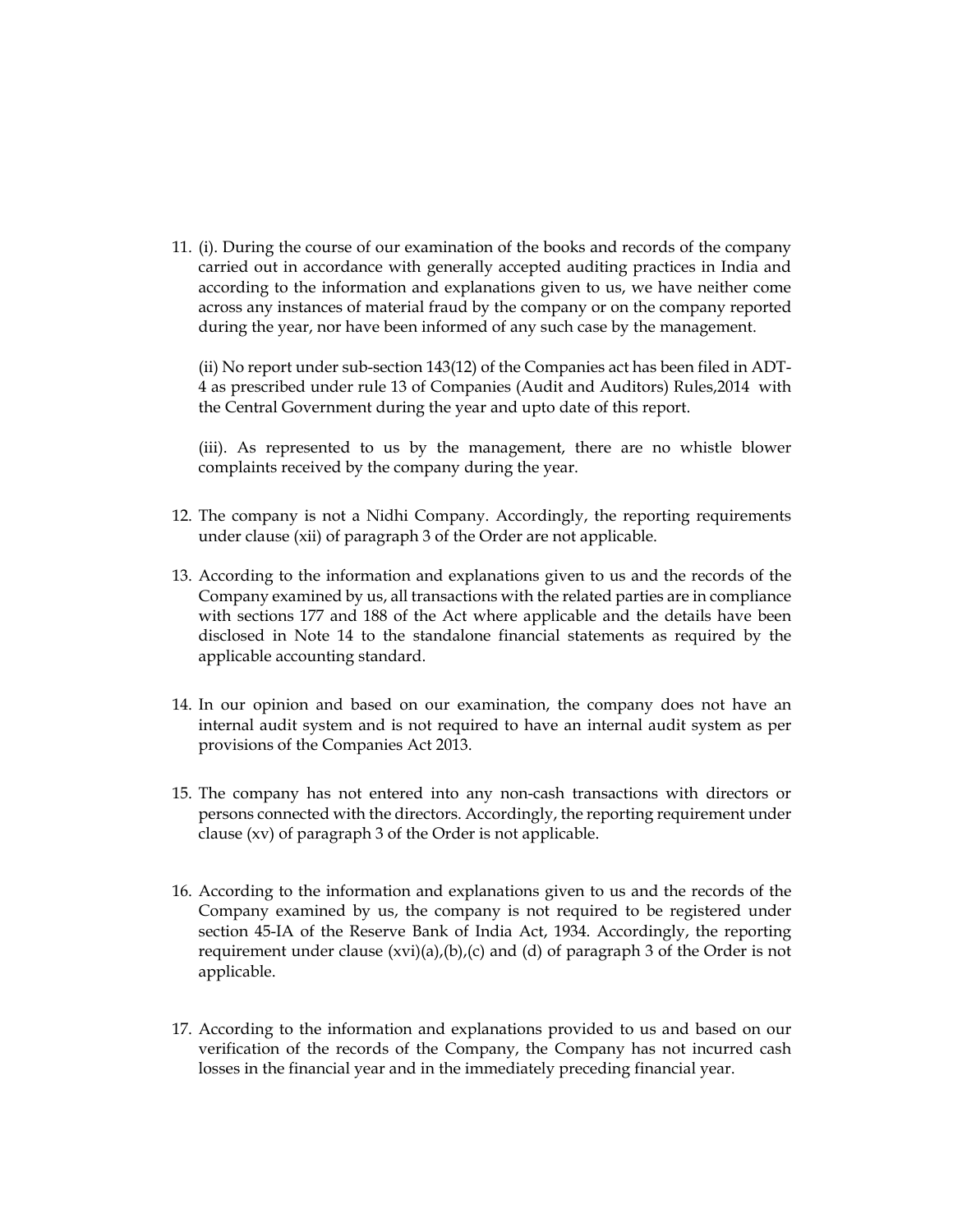- 18. According to the information and explanations provided to us and based on our verification of the records of the Company, the statutory auditor has not been resigned during the year. Hence the paragraph 3(xviii) is not applicable.
- 19. According to the information and explanations provided to us and based on our verification of the records of the Company, there are no liabilities carried in the books of the company as at the year end. Accordingly, the reporting requirements under clause (xix) of paragraph 3 of the Order are not applicable.
- 20. The provisions of Section 135 of the Act are not applicable to the company. Accordingly, the reporting requirements under clause  $(xx)(a)$  and  $(xx)(b)$  of paragraph 3 of the Order are not applicable.

**For Varma & Varma Chartered Accountants** FRN. 004532S

 $Sd$  /-

Place : Chennai **Arjun R Arjun R** Date : 6th May, 2022 **Partner** 

**M.No. 226775 UDIN :**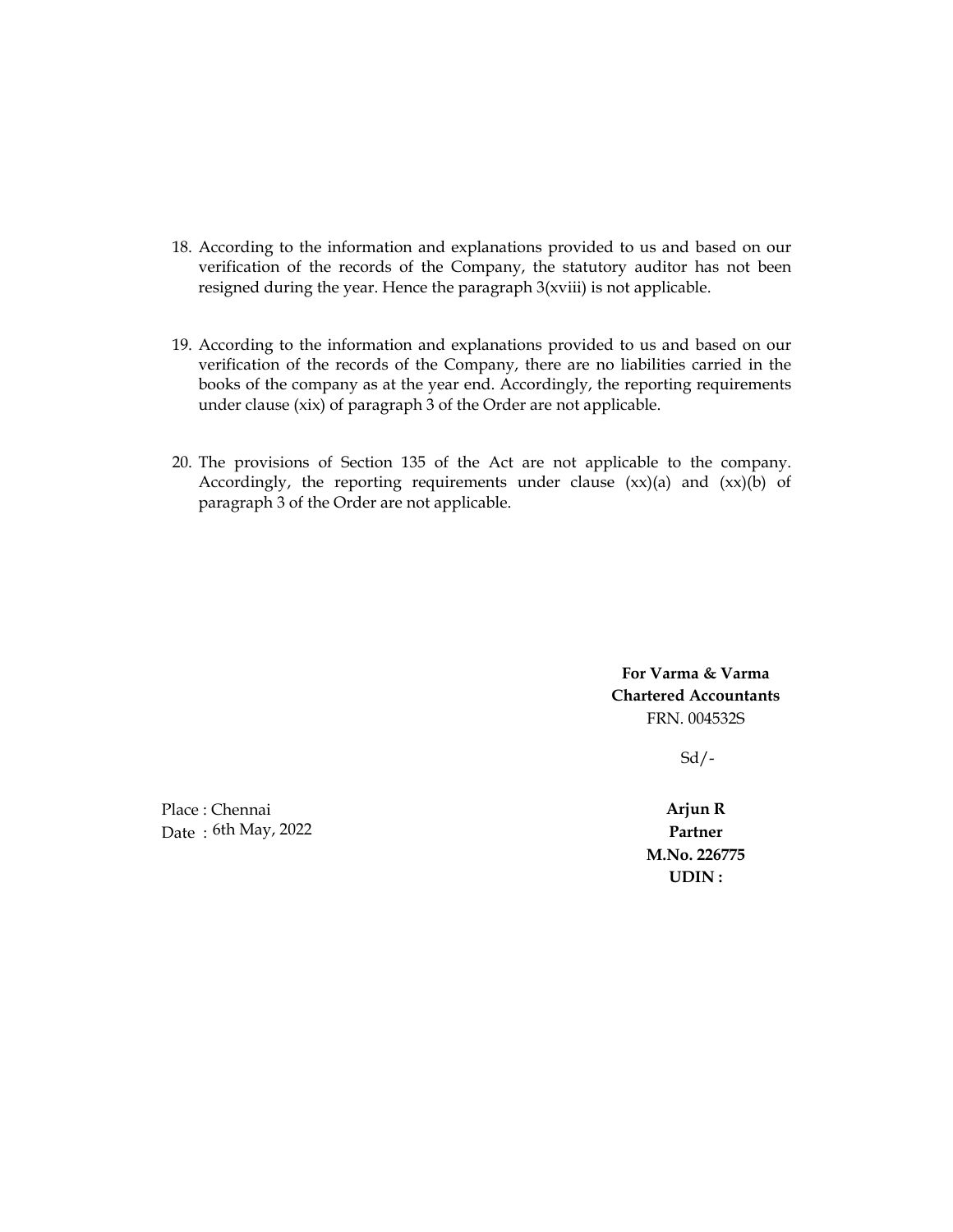# **ANNEXURE B REFERRED TO IN PARA 2(G) UNDER THE HEADING "REPORT ON OTHER LEGAL AND REGULATORY REQUIREMENTS" OF OUR INDEPENDENT AUDIT REPORT OF EVEN DATE**

# **Report on the Internal Financial Controls under Clause (i) of Sub-section 3 of Section 143 of the Companies Act, 2013 ("the Act")**

We have audited the internal financial controls over financial reporting of INSPIRISYS SOLUTIONS IT RESOURCES LIMITED ("the Company") as of March 31, 2022 in conjunction with our audit of the standalone Ind AS financial statements of the Company for the year ended on that date.

# **Management's Responsibility for Internal Financial Controls**

The Company's management is responsible for establishing and maintaining internal financial controls based on the internal control over financial reporting criteria established by the Company considering the essential components of internal control stated in the Guidance Note on Audit of Internal Financial Controls over Financial Reporting issued by the Institute of Chartered Accountants of India. These responsibilities include the design, implementation and maintenance of adequate internal financial controls that were operating effectively for ensuring the orderly and efficient conduct of its business, including adherence to company's policies, the safeguarding of its assets, the prevention and detection of frauds and errors, the accuracy and completeness of the accounting records, and the timely preparation of reliable financial information, as required under the Companies Act, 2013.

# **Auditors' Responsibility**

Our responsibility is to express an opinion on the Company's internal financial controls over financial reporting based on our audit. We conducted our audit in accordance with the Guidance Note on Audit of Internal Financial Controls Over Financial Reporting (the "Guidance Note") and the Standards on Auditing, issued by ICAI and deemed to be prescribed under section 143(10) of the Companies Act, 2013, to the extent applicable to an audit of internal financial controls, both applicable to an audit of Internal Financial Controls and, both issued by the Institute of Chartered Accountants of India. Those Standards and the Guidance Note require that we comply with ethical requirements and plan and perform the audit to obtain reasonable assurance about whether adequate internal financial controls over financial reporting was established and maintained and if such controls operated effectively in all material respects.

Our audit involves performing procedures to obtain audit evidence about the adequacy of the internal financial controls system over financial reporting and their operating effectiveness.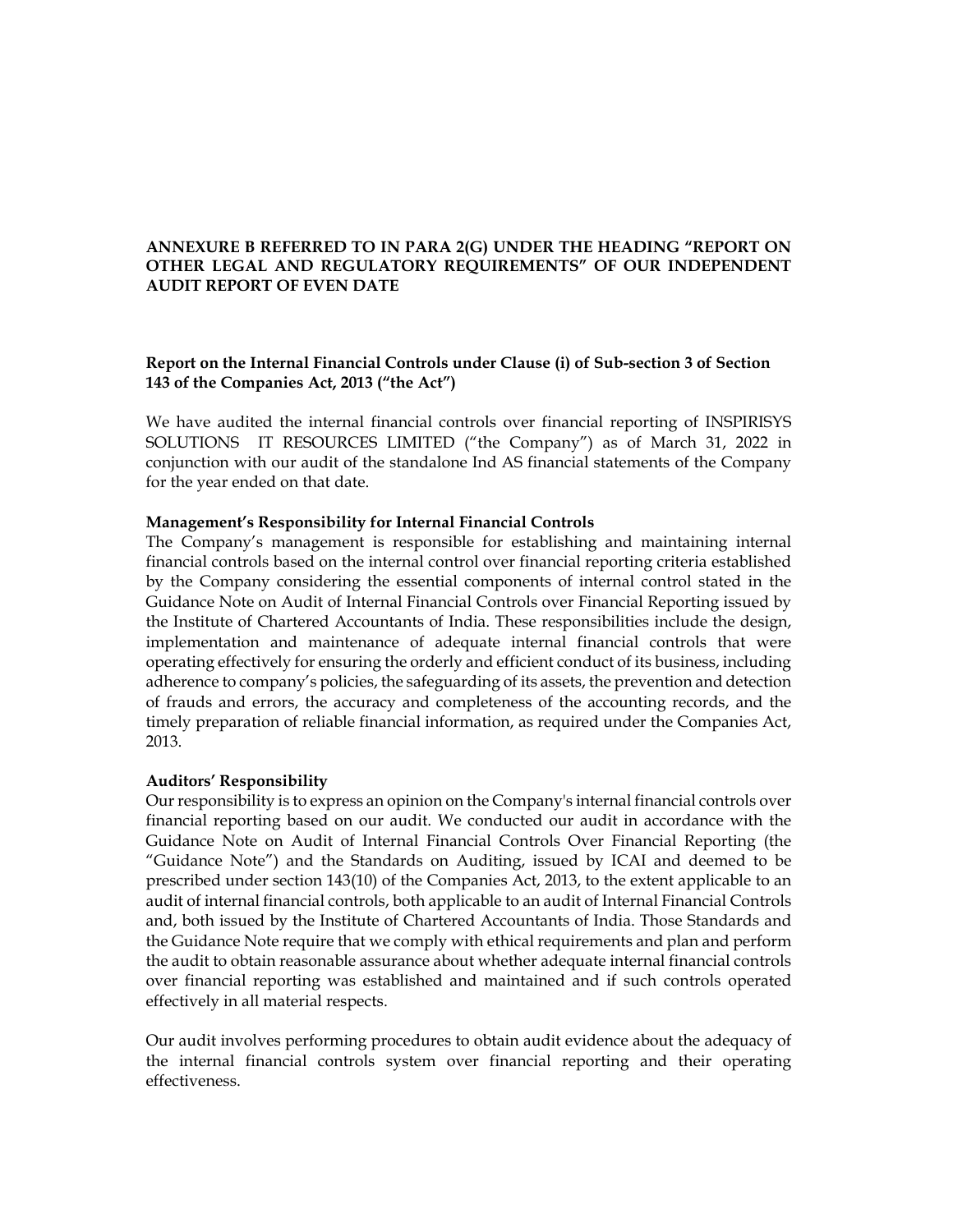Our audit of internal financial controls over financial reporting included obtaining an understanding of internal financial controls over financial reporting, assessing the risk that a material weakness exists, and testing and evaluating the design and operating effectiveness of internal control based on the assessed risk. The procedures selected depend on the auditor's judgement, including the assessment of the risks of material misstatement of the financial statements, whether due to fraud or error.

We believe that the audit evidence we have obtained is sufficient and appropriate to provide a basis for our audit opinion on the Company's internal financial controls system over financial reporting.

# **Meaning of Internal Financial Controls over Financial Reporting**

A company's internal financial control over financial reporting is a process designed to provide reasonable assurance regarding the reliability of financial reporting and the preparation of financial statements for external purposes in accordance with generally accepted accounting principles. A company's internal financial control over financial reporting includes those policies and procedures that (1) pertain to the maintenance of records that, in reasonable detail, accurately and fairly reflect the transactions and dispositions of the assets of the company; (2) provide reasonable assurance that transactions are recorded as necessary to permit preparation of financial statements in accordance with generally accepted accounting principles, and that receipts and expenditures of the company are being made only in accordance with authorisations of management and directors of the company; and (3) provide reasonable assurance regarding prevention or timely detection of un authorised acquisition, use, or disposition of the company's assets that could have a material effect on the financial statements.

# **Inherent Limitations of Internal Financial Controls Over Financial Reporting**

Because of the inherent limitations of internal financial controls over financial reporting, including the possibility of collusion or improper management override of controls, material misstatements due to error or fraud may occur and not be detected. Also, projections of any evaluation of the internal financial controls over financial reporting to future periods are subject to the risk that the internal financial control over financial reporting may become inadequate because of changes in conditions, or that the degree of compliance with the policies or procedures may deteriorate.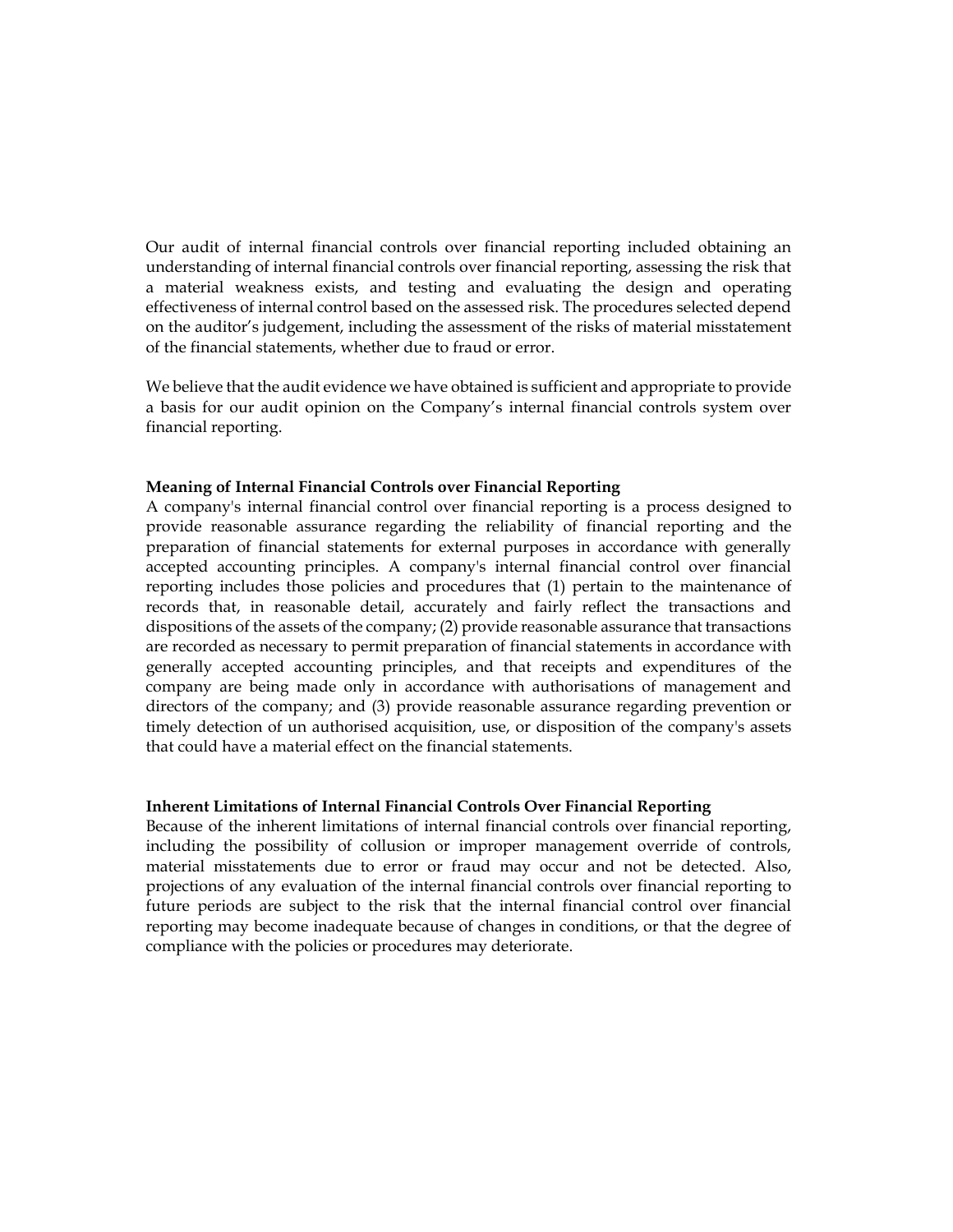# **Opinion**

In our opinion the Company has, in all material respects, an adequate internal financial controls system over financial reporting and such internal financial controls over financial reporting were operating effectively as at March 31, 2022, based on the internal control over financial reporting criteria established by the Company considering the essential components of internal control stated in the Guidance Note on Audit of Internal Financial Controls Over Financial Reporting issued by the Institute of Chartered Accountants of India.

> **For Varma & Varma Chartered Accountants** FRN. 004532S

> > $Sd$  /-

Place : Chennai **Arjun R Arjun R** Date : 6th May, 2022 **Partner** 

-

**M.No. 226775 UDIN :**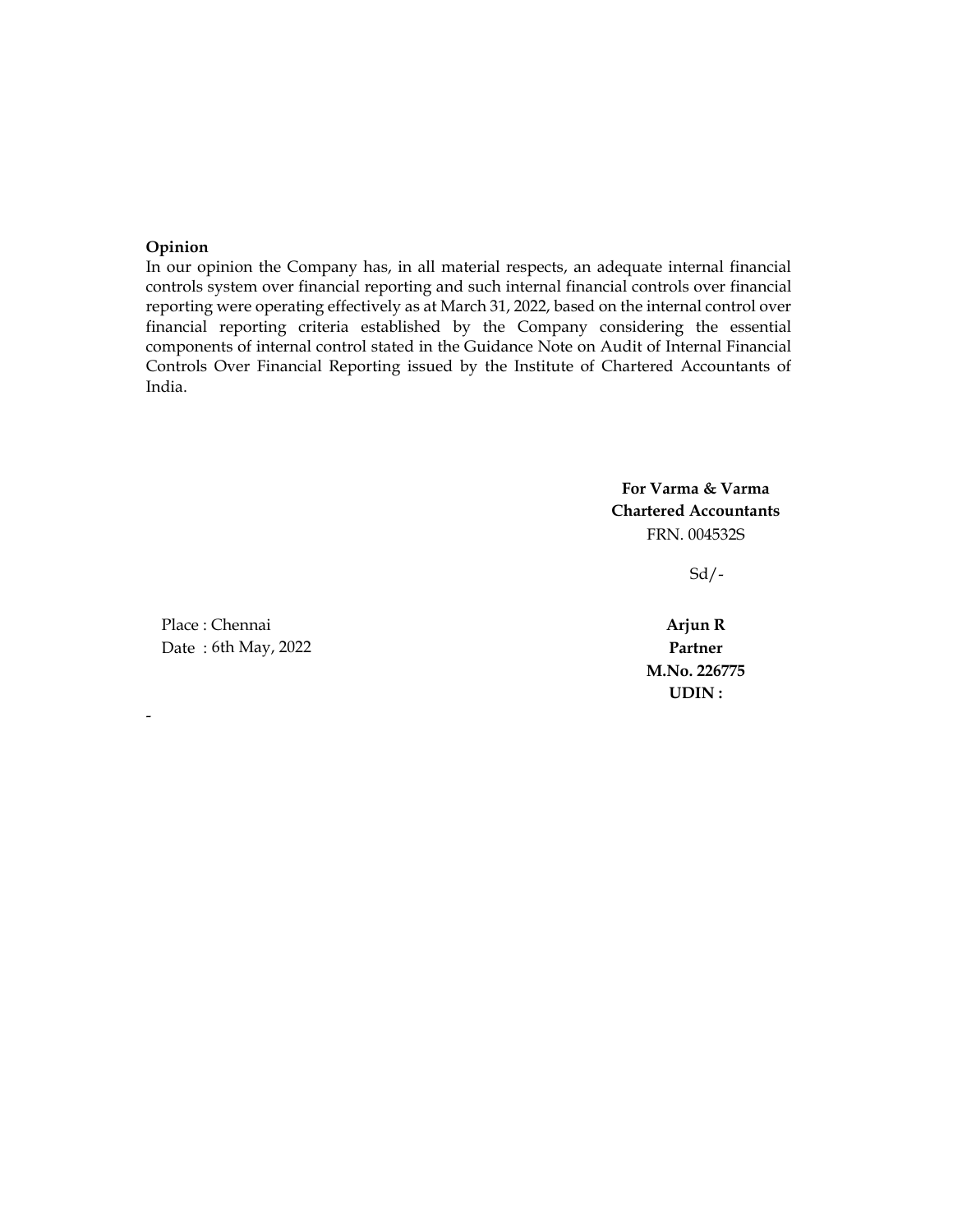**Balance Sheet as at 31st March 2022**

**(Amount in Rs.)**

| Particulars                   | <b>Note</b>                 | As at<br>31 March 2022 | As at<br>31 March 2021 |
|-------------------------------|-----------------------------|------------------------|------------------------|
| <b>ASSETS</b>                 |                             |                        |                        |
| Non-current assets            |                             |                        |                        |
|                               |                             |                        |                        |
| <b>Current assets</b>         |                             |                        |                        |
| Financial assets              |                             |                        |                        |
| - Cash and cash equivalents   | $\ensuremath{\mathfrak{Z}}$ |                        | 94,167                 |
| - Other financial assets      | $\sqrt{2}$                  | 35,86,455              | 35,86,455              |
|                               |                             | 35,86,455              | 36,80,622              |
| <b>Total assets</b>           |                             | 35,86,455              | 36,80,622              |
| <b>EQUITY AND LIABILITIES</b> |                             |                        |                        |
| <b>Equity</b>                 |                             |                        |                        |
| Equity share capital          | $\overline{\mathcal{A}}$    | 3,00,00,000            | 3,00,00,000            |
| Other equity                  | 5                           | (2,64,13,545)          | (2,64,13,545)          |
| Total equity                  |                             | 35,86,455              | 35,86,455              |
| Liabilities                   |                             |                        |                        |
| <b>Current liabilities</b>    |                             |                        |                        |
| Other current liabilities     | 6                           |                        | 94,167                 |
|                               |                             | ۰                      | 94,167                 |
|                               |                             |                        |                        |
| <b>Total liabilities</b>      |                             |                        | 94,167                 |
| Total equity and liabilities  |                             | 35,86,455              | 36,80,622              |
|                               |                             |                        |                        |
|                               |                             |                        |                        |

**Summary of Significant Accounting Policies and Notes 1 to 18**

**The accompanying notes are an integral part of the financial statements.**

**For and on behalf of the Board of Directors For Varma & Varma**

**Chartered Accountants FRN 004532S**

**Malcolm F. Mehta Arjun R Maqbool Hassan Director**  $Sd$ - $Sd$ -

**Place: Place:**  Chennai **Date :** 6th May, 2022 **Date : Date : Date : Date : Date : Date : Date : Date : Date : Date : Date : Date : Date : Date : Date : Date : Date : Date : Date : Date :** 

**Director Partner M.No. 226775**

> Place: Chennai Date: 6th May, 2022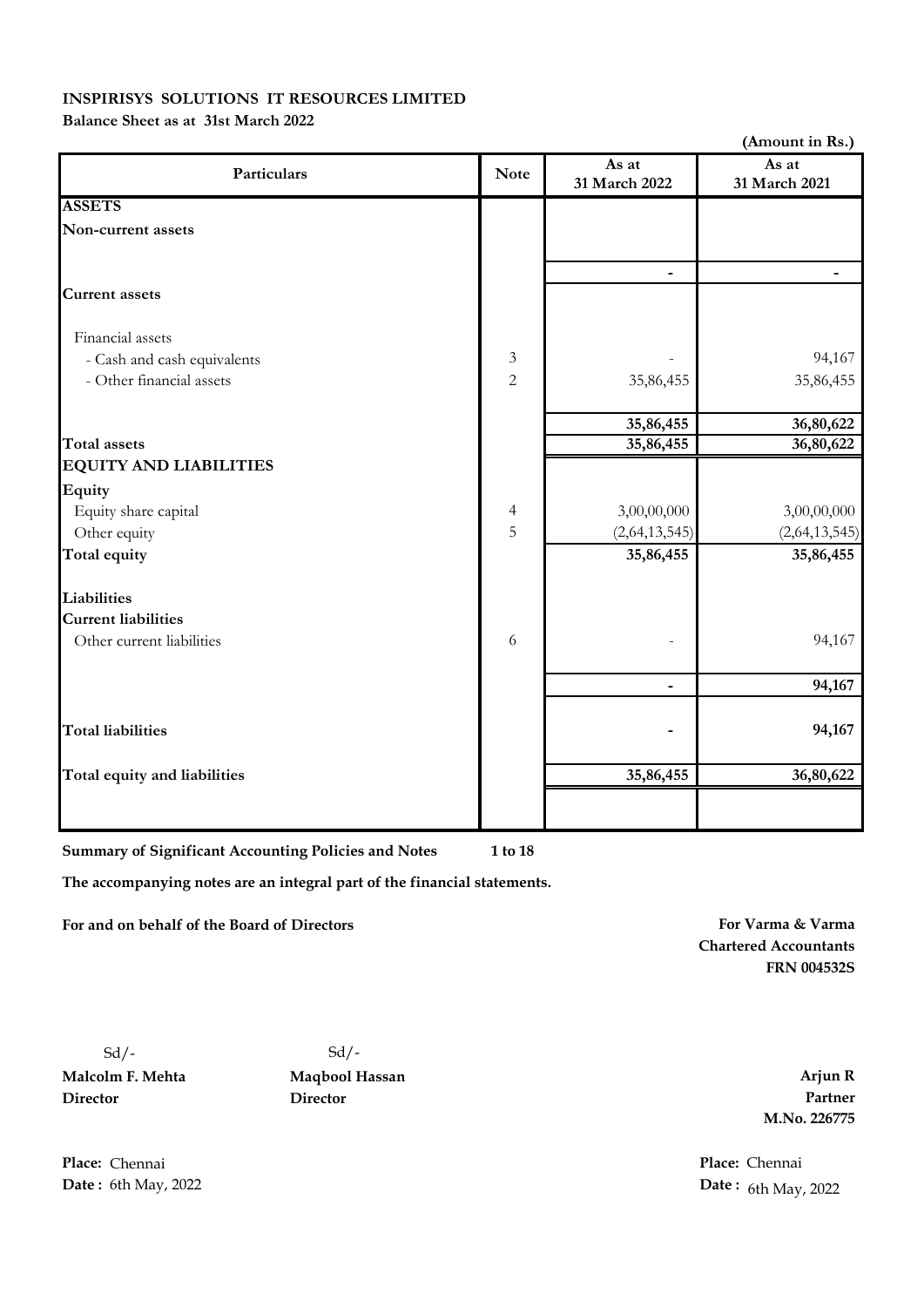$\overline{a}$ Statement of Profit and Loss for the year ended 31 March 2022

|                                                           |                |                             | (Amount in Rs.)             |
|-----------------------------------------------------------|----------------|-----------------------------|-----------------------------|
| Particulars                                               | <b>Note</b>    | Year ended<br>31 March 2022 | Year ended<br>31 March 2021 |
| Revenue                                                   |                |                             |                             |
| Other income                                              | 7              |                             | 7,49,974                    |
| Total income                                              |                | -                           | 7,49,974                    |
| <b>Expenses</b>                                           |                |                             |                             |
| Finance costs                                             | 8              |                             | 762                         |
| Other expenses                                            | $\overline{9}$ |                             | 5,81,775                    |
| <b>Total expenses</b>                                     |                | $\blacksquare$              | 5,82,537                    |
| Profit / (loss) before tax and exceptional items          |                |                             | 1,67,437                    |
| Exceptional items                                         |                |                             |                             |
| Profit / (loss) before tax                                |                | -                           | 1,67,437                    |
| Tax expense                                               |                |                             |                             |
| a) Current tax                                            |                |                             |                             |
| b) Deferred tax                                           |                |                             |                             |
|                                                           |                | $\blacksquare$              |                             |
| Profit/ (loss) for the year                               |                | $\blacksquare$              | 1,67,437                    |
| Other comprehensive income                                |                |                             |                             |
| Items that will not be reclassified to profit and loss    |                |                             |                             |
| - Re-measurement gains/ (losses) on defined benefit plans |                |                             |                             |
|                                                           |                |                             |                             |
| Other comprehensive income for the year, net of tax       |                | -                           | -                           |
|                                                           |                |                             |                             |
| Total comprehensive income for the year                   |                | $\overline{\phantom{0}}$    | 1,67,437                    |
| Earnings per equity share: [Face value Rs. 10 each]       | 10             |                             |                             |
| (i) Basic                                                 |                |                             | 0.06                        |
| (ii) Diluted                                              |                |                             | 0.06                        |

**Summary of Significant Accounting Policies and Notes 1 to 18 The accompanying notes are an integral part of the financial statements.**

**For and on behalf of the Board of Directors For Varma & Varma**

Sd/- Sd/- Sd/-

**Malcolm F. Mehta Arjun R Maqbool Hassan Director**

**Place: Place:**  Chennai **Date :** 6th May, 2022 **Date : Date : Date : Date : Date : Date : Date : Date : Date : Date : Date : Date : Date : Date : Date : Date : Date : Date : Date : Date :** 

**Director Partner**

 $\ddot{\phantom{1}}$ 

**M.No. 226775**

**FRN 004532S**

Place: Chennai Date: 6th May, 2022

**Chartered Accountants**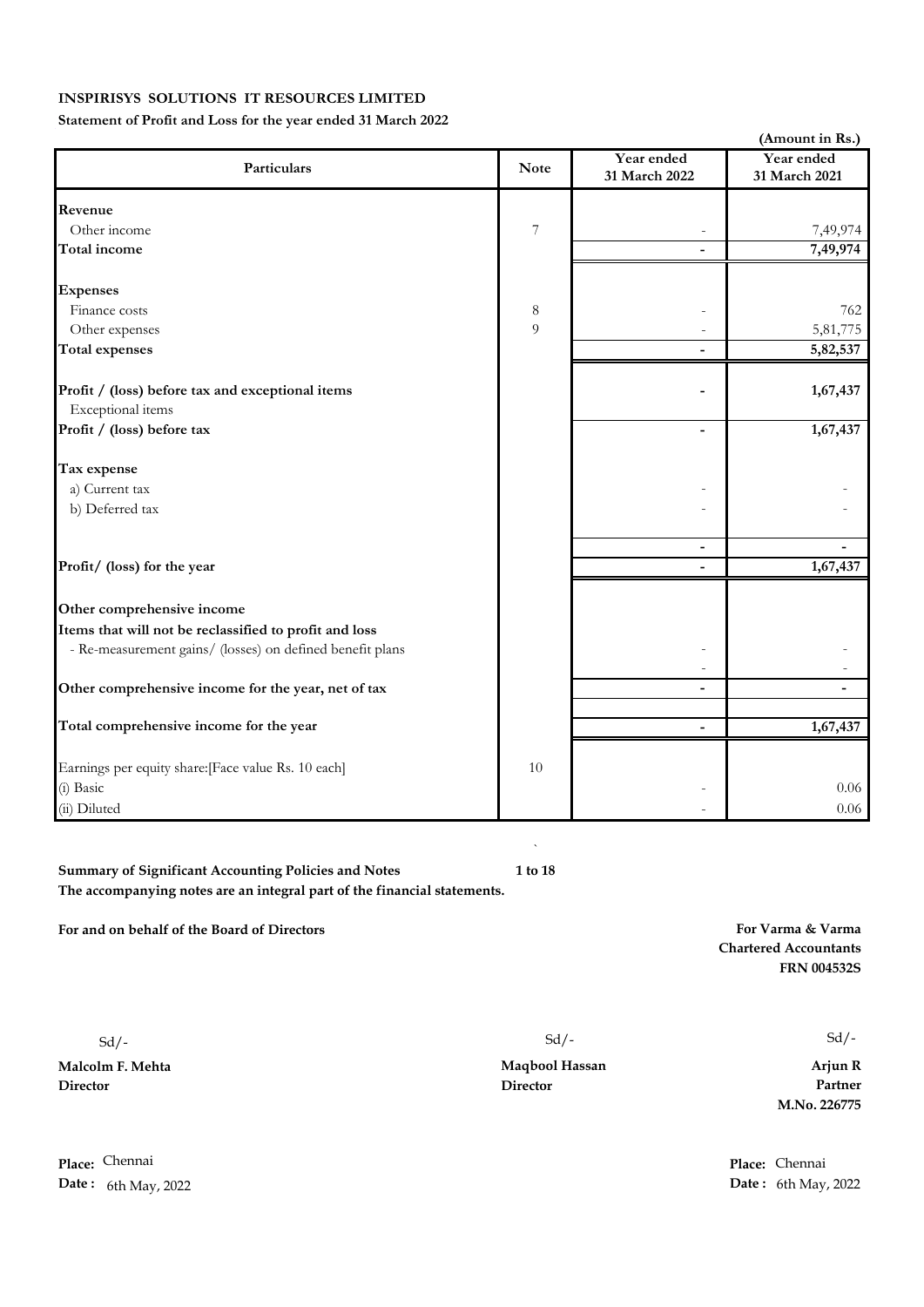**Statement of Cash Flows for the year ended 31 March 2022**

| blatement of Gash I fows for the year ended 31 march 2 |                | (Amount in Rs.) |
|--------------------------------------------------------|----------------|-----------------|
| Particulars                                            | Year ended     | Year ended      |
|                                                        | 31 March 2022  | 31 March 2021   |
| A.Cash flow from operating activities                  |                |                 |
| Profit/ (Loss) before exceptional item and tax         |                | 1,67,437        |
| Adjustments for:                                       |                |                 |
| Interest Income                                        |                | (14, 057)       |
| Interest expense                                       |                | 762             |
| Operating profit before working capital changes        | $\blacksquare$ | 1,54,142        |
| Changes in assets and liabilities                      |                |                 |
| (Increase) / Decrease in other current assets          |                | 7,55,948        |
| Increase / (Decrease) in trade payables                |                | (10, 800)       |
| Increase / (Decrease) in other current liabilities     | (94,167)       | (10,06,385)     |
| Cash generated from/(used) in operating activities     | (94, 167)      | (1,07,095)      |
| Direct taxes paid, net                                 |                |                 |
| Net cash from/ (used) in operating activities before   | (94, 167)      | (1,07,095)      |
| exceptional item                                       |                |                 |
| B. Cash flow from investing activities                 |                |                 |
| Interest received                                      |                | 14,057          |
| Net cash (used) in/generated from investing activities |                | 14,057          |
| C. Cash flow from financing activities                 |                |                 |
| <b>Interest Paid</b>                                   | $\overline{a}$ | (762)           |
| Net cash (used) in/generated from financing activities |                | (762)           |
|                                                        |                |                 |
| D. Net change in cash and cash equivalents             | (94, 167)      | (93,800)        |
| E. Cash and cash equivalents at the beginning          | 94,167         | 1,87,967        |
| F. Cash and cash equivalents at the end                |                | 94,167          |
| Cash and cash equivalents include                      |                |                 |
| Cash on hand                                           |                |                 |
| Balances with banks                                    |                |                 |
| in current accounts                                    |                | 94,167          |
| Cash and cash equivalents                              |                | 94,167          |
|                                                        |                |                 |

**Summary of Significant Accounting Policies and Notes 1 to 18 The accompanying notes are an integral part of the financial statements.**

For and on behalf of the Board of Directors **As per our separate report of even date attached For Varma & Varma Chartered Accountants FRN 004532S**

 $Sd$ - $Sd$ -

**Director Director**

**Malcolm F. Mehta Maqbool Hassan**

Sd/-

**Arjun R Partner M.No. 226775**

Place : Chennai **Place** : **Place** : **Place** : **Place** : **Place** : **Place** : **Place** : **Place** : **Place** : **Place** : **Place** : **Place** : **Place** : **Place** : **Place** : **Place** : **Place** : **Place** : **Place** : **Place** : **Place Date :** 6th May, 2022 **Date : Date :** 

Place: Chennai **Date:** 6th May, 2022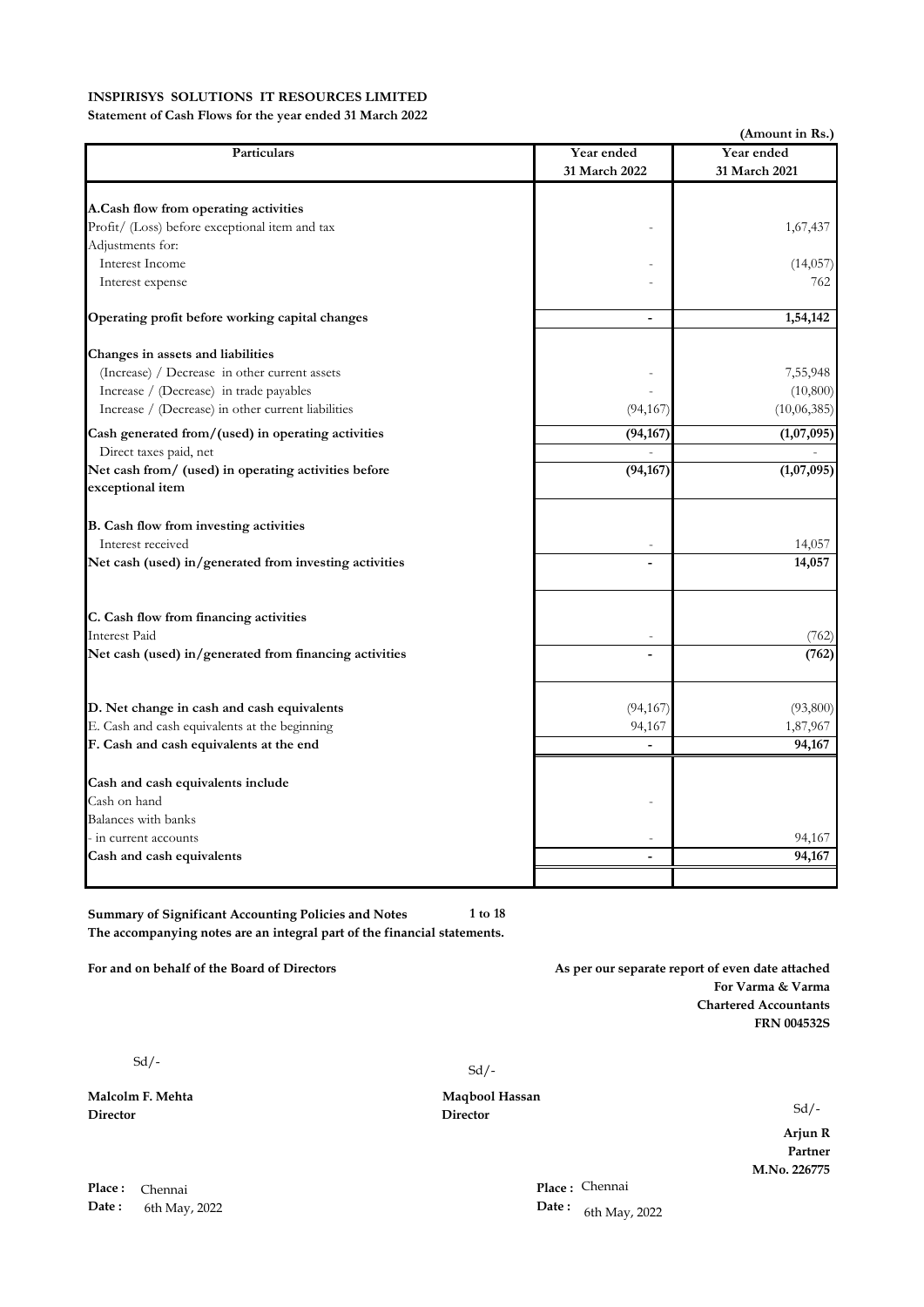#### **Statement of Changes in Equity for the year ended 31 March 2022**

#### **A. Equity Share Capital (Amount in Rs.)**

| Particulars                                     | Amount      |
|-------------------------------------------------|-------------|
| Balance as at 31 March 2020                     | 3,00,00,000 |
| Changes in equity share capital during the year |             |
| Balance as at 31 March 2021                     | 3,00,00,000 |
| Changes in equity share capital during the year |             |
| Balance as at 31 March 2022                     | 3,00,00,000 |

#### **B. Other Equity**

| <b>Particulars</b>           | General reserve          | <b>Retained Earnings</b> | <b>Securities</b><br>Premium<br>Reserve | <b>Remeasurement of</b><br><b>Defined Benefit</b><br>Plans through OCI | Total         |
|------------------------------|--------------------------|--------------------------|-----------------------------------------|------------------------------------------------------------------------|---------------|
| Balances as at 31 March 2020 |                          | (7,60,55,788)            | 5,00,00,000                             | (5,25,194)                                                             | (2,65,80,982) |
| Profit/(loss) for the year   |                          | 1,67,437                 | $\overline{\phantom{a}}$                |                                                                        | 1,67,437      |
| Other comprehensive income   | -                        |                          |                                         |                                                                        |               |
| Other items (specify)        |                          |                          |                                         |                                                                        |               |
| Balances as at 31 March 2021 |                          | (7,58,88,351)            | 5,00,00,000                             | (5,25,194)                                                             | (2,64,13,545) |
| Profit/(loss) for the year   | $\overline{\phantom{0}}$ | -                        | $\overline{\phantom{a}}$                |                                                                        |               |
| Other comprehensive income   | -                        |                          |                                         |                                                                        |               |
| Other items (specify)        | -                        |                          |                                         |                                                                        |               |
| Balances as at 31 March 2022 | -                        | (7,58,88,351)            | 5,00,00,000                             | (5,25,194)                                                             | (2,64,13,545) |

**Summary of Significant Accounting Policies and Notes** 1 to 18

**The accompanying notes are an integral part of the financial statements.**

For and on behalf of the Board of Directors **As per our separate report of even date attached For Varma & Varma Chartered Accountants**

 $Sd$ - $Sd$ -

**Malcolm F. Mehta Maqbool Hassan Director Director**

**FRN 004532S**

Sd/-

**Arjun R Partner M.No. 226775**

Place: Chennai

6th May, 2022

**Place : Place :**  Chennai **Date:** 6th May, 2022 **Date: Date: Date: Date: Date: Date: Date: Date: Date: Date: Date: Date: Date: Date: Date: Date: Date: Date: Date: Date: Date: Date: Date: Date: Date:**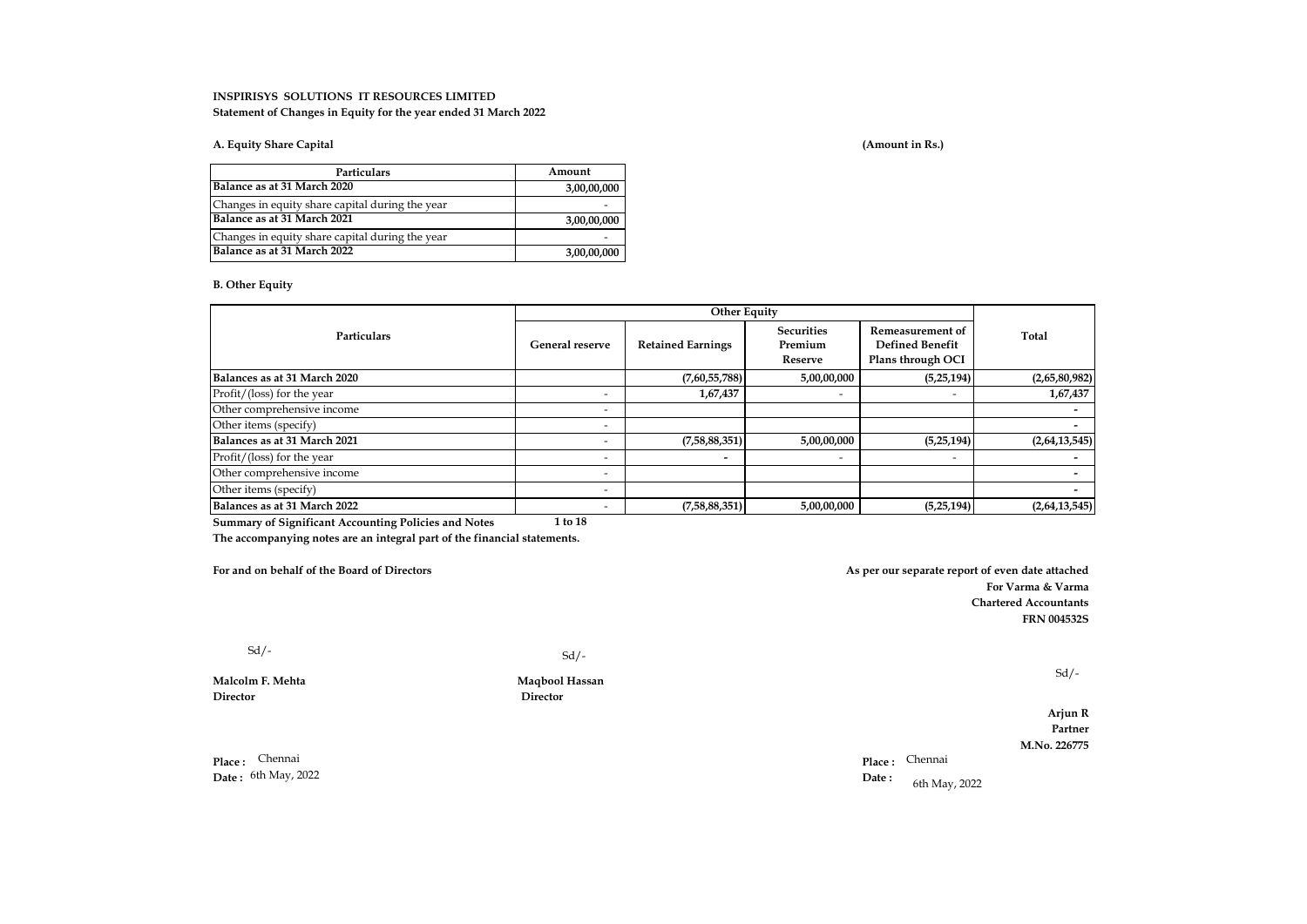#### **Note 1 - Summary of Significant Accounting Policies**

#### **A. General Information**

The company was incorporated on 22nd March 2007 as Accel Academy Limited. The name was changed to "Accel IT Resources Ltd" with effect from 4th September 2009. The company is in the business of Commercial Training & Coaching and Manpower Outsourcing. The name of the company has been further changed from Accel IT Resources Limited to Inspirisys Solutions IT Resources Limited with effect from 19th February 2019.

# **B. Summary of Significant accounting policies**

#### **1 Basis of Preparation**

The financial statements are prepared under historical cost convention except for certain financial instruments that are measured at fair values at the end of each reporting period, as explained in the accounting policies below, in accordance with the Generally Accepted Accounting Principles in India and comply in all material respects with the accounting standards specified under the section 133 of the Act.

The financial statements have been prepared in accordance with Ind AS notified under the Companies (Indian Accounting Standards) Rules, 2015. Up to the year ended March 31, 2017, the Company prepared its financial statements in accordance with the requirements of previous GAAP, which includes Standards notified under the Companies (Accounting Standards) Rules, 2006.These are the Company's first Ind AS financial statements. The date of transition to Ind AS is April 1, 2016.

All the assets and liabilities have been classified as current or non-current as per the Company's normal operating cycle. Based on the nature of the products and the time between the acquisition of assets for processing and their realisation in cash and cash equivalents, the Company has ascertained its operating cycle as 12 months for the purpose of current / non-current classification of assets and liabilities.

#### **2 Use of Estimates**

The preparation of the financial statements in conformity with accounting principles generally accepted in India requires the management to make estimates and assumptions that affect the reported amount of assets and liabilities as of the Balance Sheet date, reported amount of revenues and expenses for the year and disclosure of contingent liabilities as of the Balance Sheet date.

Although these estimates are based on the managements best knowledge of current events and actions, uncertainty about the assumptions and estimates may result in outcomes requiring a material adjustment to the carrying amount of assets or liabilities in future periods. Difference between actual results and estimates are recognised in the Statement of Profit and Loss in the year in which the results are known/ materialised.

#### **3 Property, Plant & Equipment**

Property, Plant and Equipment (PPE) are stated at cost less accumulated depreciation and impairment in value if any. Cost includes purchase price, (inclusive of import duties and non – refundable purchase taxes, after deducting trade discounts and rebates), other costs directly attributable to bringing the asset to the location and condition necessary for it to be capable of operating in the manner intended by management and an initial estimate of the costs of dismantling, removing the item and restoring the site on which it is located, if any.

If the Company has acquired a Property, Plant and Equipment on deferred term basis and terms are beyond normal credit terms, property plant and equipment will be recognized on cash price equivalent, i.e. discounted amount.

Depreciation on fixed assets is provided for on straight-line basis, at the higher of the rates as specified in Schedule II to the Act or the rates derived based on the economic useful life of the asset as technically ascertained by the management. Accordingly a higher rate of Depreciation/Amortisation are being Charged as follows:

| Assets                      | Rates |
|-----------------------------|-------|
| <b>Office Equipments</b>    |       |
| Furniture and Fixtures      | 5     |
| Computer Hardware/ Desktops |       |

Depreciation methods, Salvage value and Useful lives of PPE are reviewed at each year end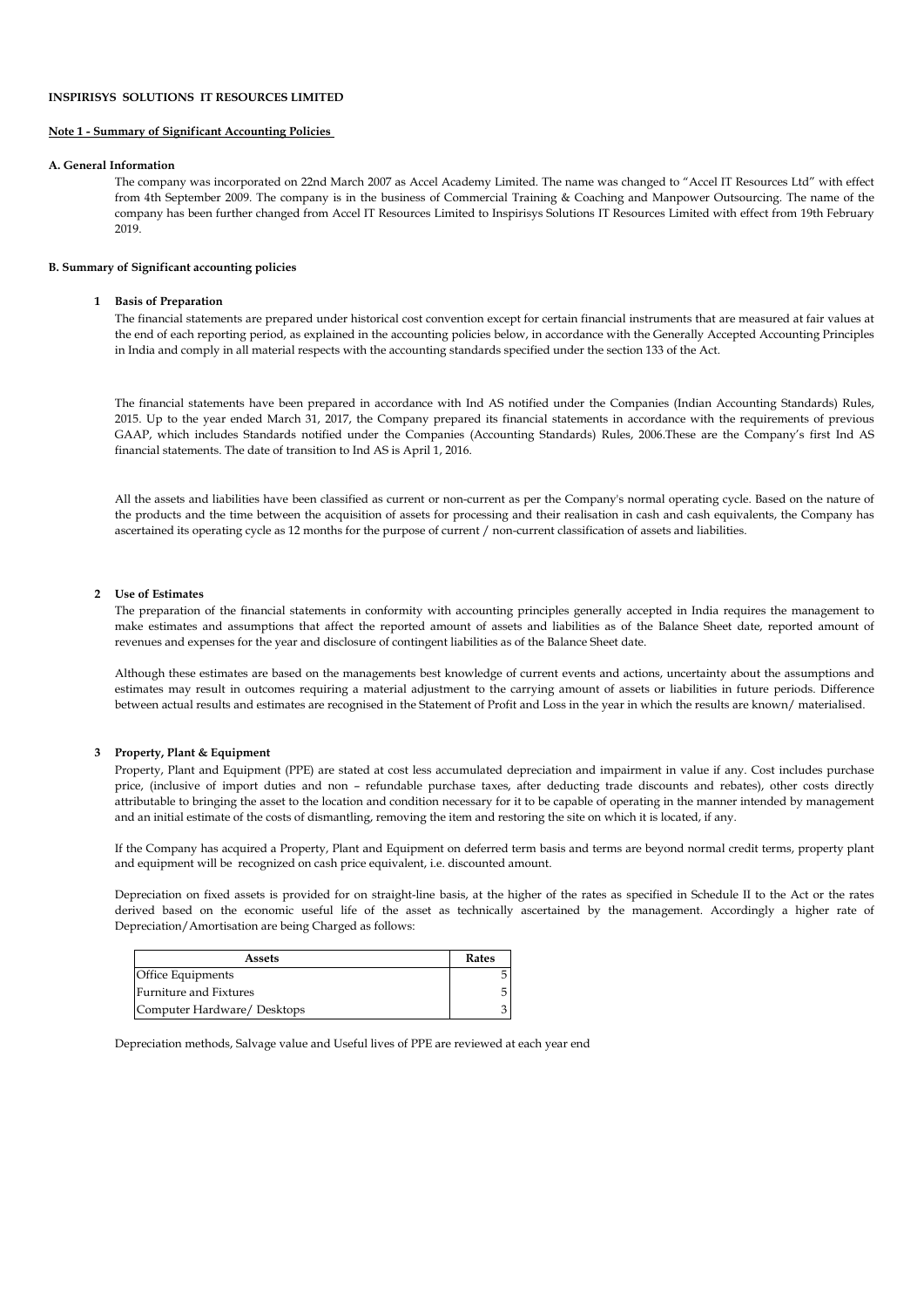### **4 Intangible Assets**

Intangible assets are stated at acquisition cost, net of accumulated amortisation and accumulated impairment losses, if any. Computer software, and intangible assets in the nature of software licenses etc. being application software is amortized over a period of 5 years or its realizable useful life, whichever is lower. Amortisation methods and Useful lives of PPE are reviewed at each year end

#### **5 Impairment**

Assessment is done at each Balance Sheet date as to whether there is any indication that an asset (tangible and intangible) may be impaired. For the purpose of assessing impairment, the smallest identifiable group of assets that generates cash inflows from continuing use that are largely independent of the cash inflows from other assets or groups of assets, is considered as a cash generating unit. If any such indication exists, an estimate of the recoverable amount of the asset / cash generating unit is made. Assets whose carrying value exceeds their recoverable amount are written down to the recoverable amount. Recoverable amount is higher of an asset's or cash generating unit's Fair Value less Costs to Sell and its value in use. Value in use is the present value of estimated future cash flows expected to arise from the continuing use of an asset and from its disposal at the end of its useful life. Assessment is also done at each Balance Sheet date as to whether there is any indication that an impairment loss recognised for an asset in prior accounting periods may no longer exist or may have decreased.

#### **6 Borrowing Cost**

Borrowing costs that are attributable to the acquisition / construction / production of qualifying assets (assets which require substantial period of time to get ready for its intended use) are capitalised as part of the cost of that asset. All other borrowing costs are charged to revenue.

#### **7 Inventories**

Inventories, comprising of education and training materials and online examination vouchers, are stated at cost or net realizable value whichever is lower. Cost is determined on first-in-first-out (FIFO) basis.

#### **8 Foreign Currency Transaction**

#### **Initial Recognition**

On initial recognition, all foreign currency transactions are recorded by applying to the foreign currency amount the exchange rate between the functional currency and the foreign currency at the date of the transaction.

#### **Subsequent Recognition**

As at the reporting date, non-monetary items which are carried in terms of historical cost denominated in a foreign currency are reported using the exchange rate at the date of the transaction. All non-monetary items which are carried at fair value or other similar valuation denominated in a foreign currency are reported using the exchange rates that existed when the values were determined.

All monetary assets and liabilities in foreign currency are restated at the end of accounting period.

Exchange differences on restatement of all monetary items are recognised in the Statement of Profit and Loss.

#### **9 Revenue Recognition**

Revenue is measured at the fair value of consideration received or receivable, net of trade discounts, rebates, goods and service tax and service tax. Income from Educational Training Services are recognized rateably over the period of the course duration. The revenue attributable to the sale of course materials, included in the course fee, as estimated by management is recognized at the time of enrolment since the course materials are not returnable. Income from manpower outsourcing service are recognized rateably over the period of rendering such services.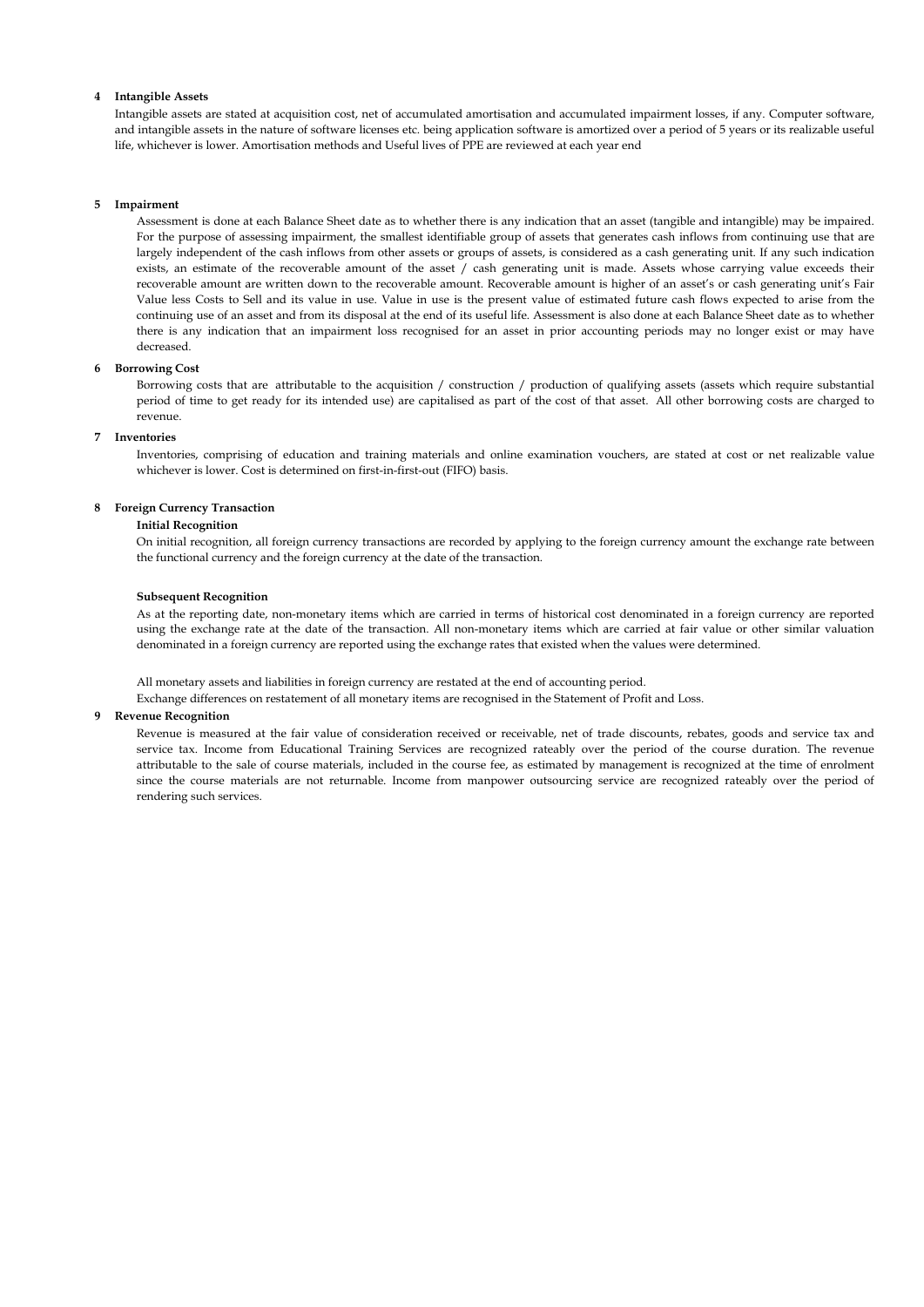### **10 Financial instruments**

### **Initial recognition**

The company recognizes financial assets and financial liabilities when it becomes a party to the contractual provisions of the instruments. All financial assets and liabilities are recognized at fair value on initial recognition. Transaction costs that are directly attributable to the acquisition or issue of financial assets and financial liabilities, that are not at fair value through profit or loss, are added to the fair value on initial recognition.

#### **Subsequent measurement**

#### **i. Financial assets carried at amortized cost**

A financial asset is subsequently measured at amortized cost if it is held within a business model whose objective is to hold the asset in order to collect contractual cash flows and the contractual terms of the financial asset give rise on specified dates to cash flows that are solely payments of principal and interest on the principal amount outstanding.

#### **ii. Financial assets at fair value through profit or loss**

A financial asset which is not classified in the above category is subsequently fair valued through profit or loss.

#### **iii. Financial liabilities**

Financial liabilities are subsequently carried at amortized cost using the effective interest method. For trade and other payables maturing within one year from the Balance Sheet date, the carrying amounts approximate fair value due to the short maturity of these instruments.

#### **Derecognition of financial instruments**

The company derecognizes a financial asset when the contractual rights to the cash flows from the financial asset expire or it transfers the financial asset and the transfer qualifies for derecognition under IND AS 109. A financial liability (or a part of a financial liability) is derecognized from the Company's Balance Sheet when the obligation specified in the contract is discharged or cancelled or expires.

#### **Impairment**

All financial assets classified as at amortised cost shall be tested for impairment under Ind AS 109 and measured using Expected Credit Loss (ECL) model.

#### **11 Fair Value**

The Company measures financial instruments at fair value in accordance with the accounting policies mentioned above. Fair value is the price that would be received to sell an asset or paid to transfer a liability in an orderly transaction between market participants at the measurement date.

All assets and liabilities for which fair value is measured or disclosed in the financial statements are categorized within the fair value hierarchy that categorizes into three levels, described as follows, the inputs to valuation techniques used to measure value. The fair value hierarchy gives the highest priority to quoted prices in active markets for identical assets or liabilities (Level 1 inputs) and the lowest priority to unobservable inputs (Level 3 inputs).

Level 1 — quoted (unadjusted) market prices in active markets for identical assets or liabilities

Level 2 — inputs other than quoted prices included within Level 1 that are observable for the asset or liability, either directly or indirectly Level 3 —inputs that are unobservable for the asset or liability

#### **12 Employee Benefits**

#### **1. Short - Term employee benefits**

All employee benefits payable wholly within twelve months of rendering the service are classified as short-term employee benefits and recognised in the period in which the employee renders the related service.

#### **2. Defined Contribution Plans**

#### **Provident Fund / Employees State Insurance**

Contribution to Provident Fund and Employee State Insurance Scheme are charged to the Statement of Profit and Loss of the year of contribution. There are no other obligations other than such contribution payable to the respective fund/scheme.

#### **3. Defined Benefit Plan**

#### **Gratuity (Unfunded)**

The Company provides for gratuity, a defined benefit plan (the "Gratuity Plan") which is administered as an unfunded plan in accordance with the Payment of Gratuity Act, 1972. The Gratuity Plan provides a lump sum payment to vested employees at retirement, death, incapacitation or termination of employment, of an amount based on the respective employee's salary and the tenure of employment. The Company's liability is actuarially determined (using the Projected Unit Credit method) at the end of each year. Actuarial losses / gains are recognised in the other comprehensive income in the year in which they arise. Remeasurement recognised in other comprehensive income is reflected immediately in retained earnings and is not reclassified to profit or loss.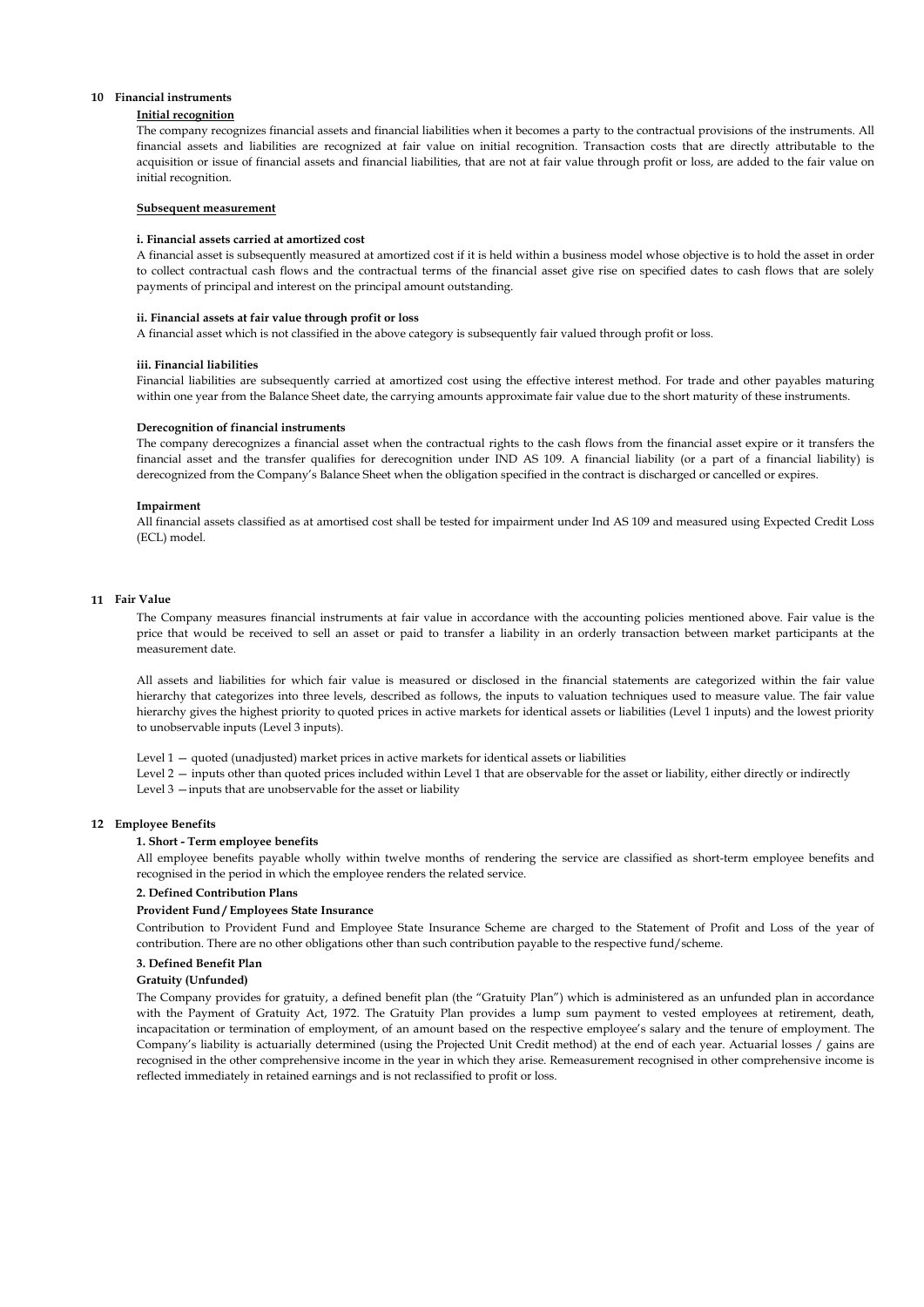# **4. Other Long term employee benefits**

**Compensated Absence**

The Company's policy towards leave for their employees stipulates that the employees can only carry forward their earned leave to the extent allowed as per policy from time to time, without any encashment options. Accumulated compensated absences, which are expected to be availed or encashed beyond 12 months from the end of the year end are treated as other long term employee benefits. The Company's liability is actuarially determined (using the Projected Unit Credit method) at the end of each year. Actuarial losses / gains are recognised in the Profit and Loss Statement in the year in which they arise.

#### **13 Taxes on Income**

Tax expense for the period, comprising current tax and deferred tax, are included in the determination of the net profit or loss for the period. Current tax is measured at the amount expected to be paid to the tax authorities in accordance with the relevant prevailing tax laws. Tax expenses relating to the items in profit and loss shall be treated as current tax as part of profit and loss and those relating to items in other comprehensive income (OCI) shall be recognised as part of the part of OCI.

Deferred tax is recognised for all the temporary differences between the carrying amounts of assets and liabilities in the financial statements and corresponding tax bases used in computation of taxable profit. Deferred tax assets are recognised and carried forward only to the extent that it is probable that taxable profit will be available against which those deductible temporary differences can be utilised. Deferred tax assets and liabilities are measured using the tax rates and tax laws that have been enacted or substantively enacted by the Balance Sheet date. At each Balance Sheet date, the Company re-assesses unrecognised deferred tax assets, if any and the same is recognised to the extent it has become probable that future taxable profit will allow the deferred tax asset to be recovered.

Current tax assets and current tax liabilities are offset when there is a legally enforceable right to set off the recognised amounts and there is an intention to settle the asset and the liability on a net basis. Deferred tax assets and deferred tax liabilities are offset when there is a legally enforceable right to set off assets against liabilities representing current tax and where the deferred tax assets and the deferred tax liabilities relate to taxes on income levied by the same governing taxation law.

#### **14 Claims**

Liquidated damages/claims are accounted as and when finally determined/settled.

#### **15 Provisions and Contingent Liabilities**

Provisions : Provisions are recognised when there is a present obligation as result of a past event, it is probable that an outflow of resources embodying economic benefits will be required to settle the obligation and there is a reliable estimate of the amount of the obligation. Provisions are measured at the best estimate of the expenditure required to settle the present obligation at the Balance sheet date and are not discounted to its present value, unless the effect of time value of money is material. When discounting is used, the increase in the provision due to the passage of time is recognised as a finance cost.

Contingent Liabilities : Contingent liabilities are disclosed when there is a possible obligation arising from past events, the existence of which will be confirmed only by the occurrence or non occurrence of one or more uncertain future events not wholly within the control of the company or a present obligation that arises from past events where it is either not probable that an outflow of resources will be required to settle or a reliable estimate of the amount cannot be made.

#### **16 Earnings Per Share**

Basic earnings per share is calculated by dividing the net profit or loss for the period attributable to equity shareholders by the weighted average number of equity shares outstanding during the period. Earnings considered in ascertaining the Company's earnings per share is the net profit for the period after deducting equity dividends and any attributable tax thereto for the period. The weighted average number of equity shares outstanding during the period and for all periods presented is adjusted for events, such as bonus shares, other than the conversion of potential equity shares, that have changed the number of equity shares outstanding, without a corresponding change in resources. For the purpose of calculating diluted earnings per share, the net profit or loss for the period attributable to equity shareholders and the weighted average number of shares outstanding during the period is adjusted for the effects of all dilutive potential equity shares.

#### **C. Critical accounting judgements, assumptions and key sources of estimation uncertainty**

The following are the critical judgements, assumptions concerning the future, and key sources of estimation uncertainty at the end of the reporting period that may have a significant risk of causing a material adjustment to the carrying amounts of assets and liabilities within the next financial year.

#### **1 Useful lives of property, plant and equipment**

As described at Note 2.3 above, the charge in respect of periodic depreciation for the year is derived after determining an estimate of an asset's expected useful life and the expected residual value at the end of its life. The useful lives and residual values of Company's assets are determined by the management at the time the asset is acquired and reviewed annually. The lives are based on historical experience with similar assets as well as anticipation of future events, which may impact their life, such as changes in technical or commercial obsolescence arising from changes or improvements in production or from a change in market demand of the product or service output of the asset.

#### **2 Employee Benefits**

The cost of defined benefit plans are determined using actuarial valuation, which involves making assumptions about discount rates, expected rates of return on assets, future salary increases, and mortality rates. Due to the long-term nature of these plans, such estimates are subject to significant uncertainty.

#### **3 Provisions and contingencies**

Critical judgements are involved in measurement of provisions and contingencies including those relating to Tax/other statutory litigations and estimation of the likelihood of occurrence thereof based on factors such as expert opinion, past experience etc.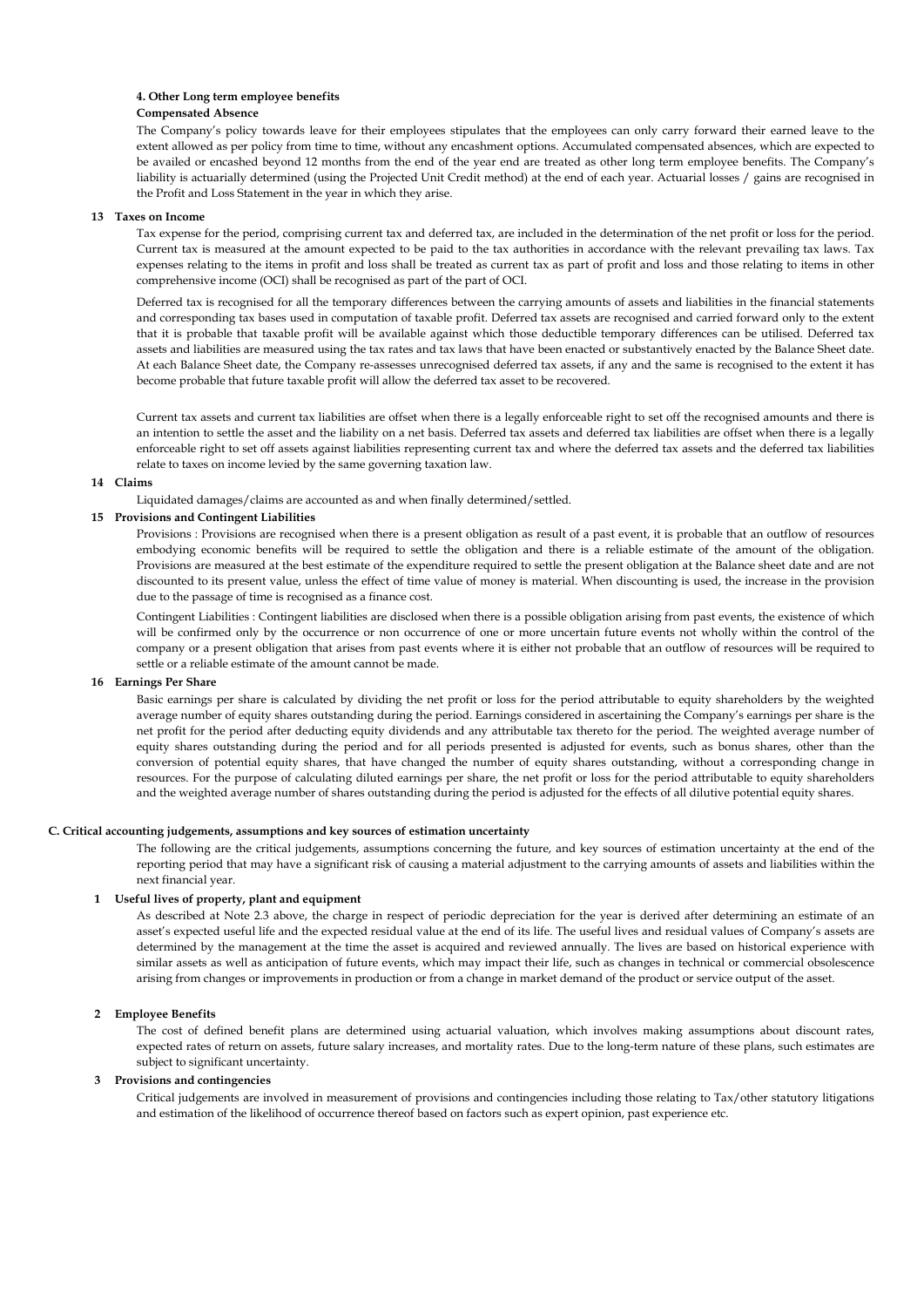#### *Notes Forming Part Of The Financial Statements as at 31st March 2022*

#### **NOTE 2**

|                                        |                      | Non-Current          | Current              |                      |  |
|----------------------------------------|----------------------|----------------------|----------------------|----------------------|--|
| <b>Financial Assets</b>                | As at<br>31 Mar 2022 | As at<br>31 Mar 2021 | As at<br>31 Mar 2022 | As at<br>31 Mar 2021 |  |
| Security Deposits (Refer Note No. 2.1) | -                    | -                    | 35,86,455            | 35,86,455            |  |
|                                        |                      |                      | 35,86,455            | 35,86,455            |  |

#### **2.1 Contingencies and commitments**

a) Security Deposits include an amount of Rs 25,000/- deposited with SBI, Mandaveli Branch and the certificate deposited with District Consumer Dispute Redressal Forum in respect of a case pending before the forum for a claim of Rs 27,852/-.

b) During 2008-09, the company received a demand of Rs.2,205,475/- from the Regional Provident Fund Commissioner, Tamil Nadu & Pondicherry claiming a contribution for the period from March 2007 to March 2008 which is disputed by the company. The company has remitted an amount of Rs.441,095/- under protest, which is included under Security Deposits. The Provident Fund Tribunal has stayed the demand and the company is confident of a successful outcome based on legal opinion obtained.

c) During 2010-2011, the company received a further demand of Rs.1,62,12,255/- from the Regional Provident Fund Commissioner, Tamil Nadu and Pondicherry claiming a contribution for the period from April 2008 to August 2010 which is also disputed by the company. The company has remitted an amount of Rs.31,20,360/- under protest which is included under Security Deposits. The demand has been stayed by the Employee Provident Fund Appellate Tribunal, New Delhi. The company is confident of a successful outcome based on legal opinion obtained.

#### **NOTE -3**

| Cash and Cash equivalents               | As at<br>31 Mar 2022 | As at<br>31 Mar 2021 |
|-----------------------------------------|----------------------|----------------------|
| Balances with Banks in Current Accounts | -                    | 94.167               |
| Total                                   | -                    | 94,167               |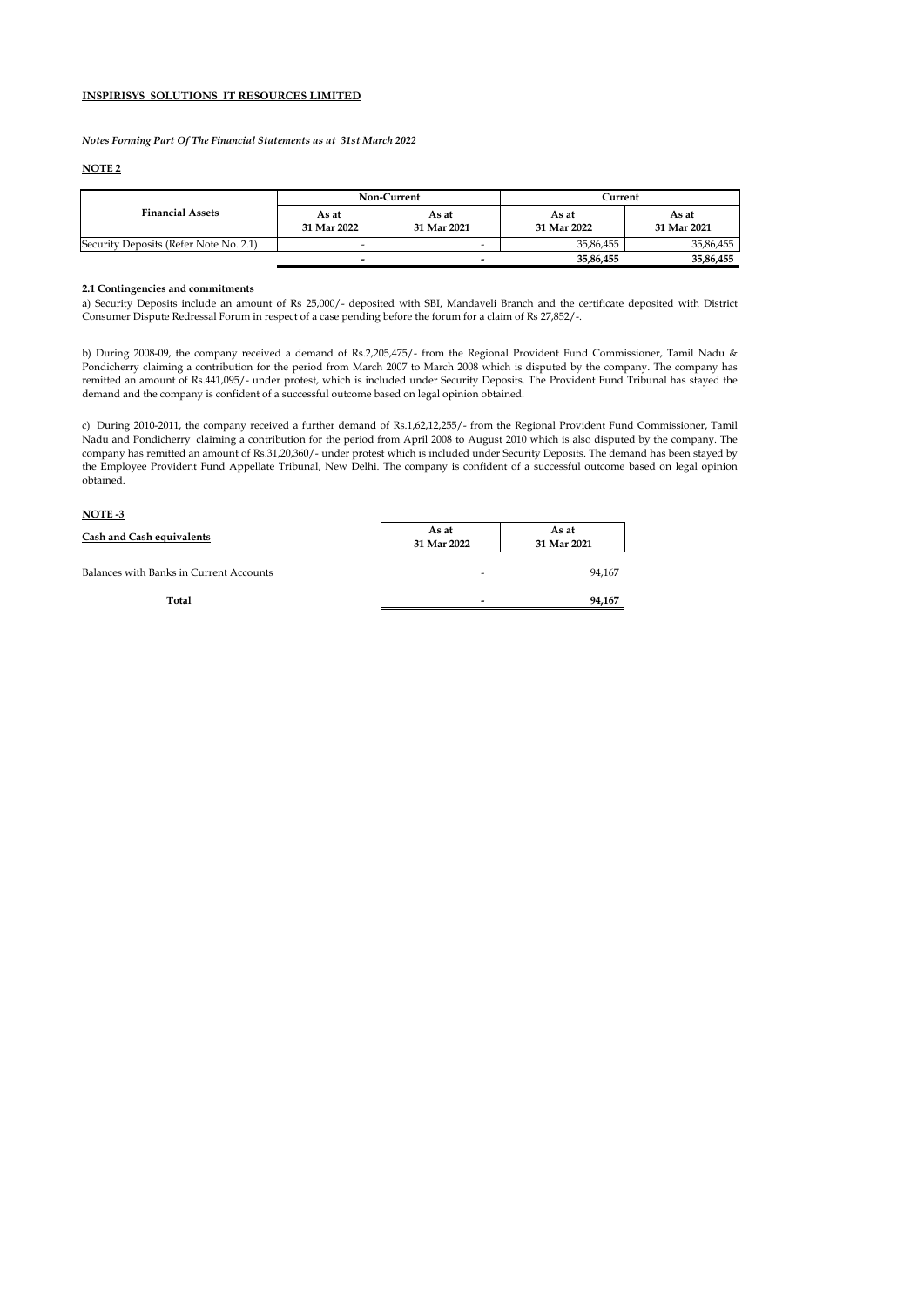# **NOTE -4**

| <b>Share Capital:-</b>                                            | As at<br>31 Mar 2022 | As at<br>31 Mar 2021 |
|-------------------------------------------------------------------|----------------------|----------------------|
| <b>Authorised Capital</b>                                         |                      |                      |
| 50,00,000 (50,00,000) equity share of Rs 10 each                  | 5,00,00,000          | 5,00,00,000          |
|                                                                   |                      |                      |
| Issued, Subscribed & Paid up                                      |                      |                      |
| $30,00,000$ (30,00,000) Equity shares of Rs 10 each fully paid up | 3,00,00,000          | 3,00,00,000          |
| Total                                                             | 3,00,00,000          | 3,00,00,000          |

**4.1.- Reconciliation Of the equity shares outstanding at the beginning and at the end of the reporting period:-**

| <b>Equity Shares</b>                      |           | As At March 31 2022 | As At March 31 2021 |             |  |
|-------------------------------------------|-----------|---------------------|---------------------|-------------|--|
|                                           | Number    | Amount              | Number              | Amount      |  |
| Balance as at the beginning of the year   | 30.00.000 | 3.00.00.000         | 30.00.000           | 3,00,00,000 |  |
| Shares Issued during the year             |           |                     |                     |             |  |
| Shares bought back during the year        |           |                     |                     |             |  |
| Shares outstanding at the end of the year | 30,00,000 | 3,00,00,000         | 30,00,000           | 3,00,00,000 |  |

#### **4.2- Rights, Preferences And Restrictions Attached To Shares**

#### **Equity Shares:-**

The Company has one class of equity shares having a par value of Rs.10 per share. Each share holder is eligible for one vote per share held. In the event of liquidation, the equity shareholders are eligible to receive the remaining assets of the company after distribution of all preferential amounts in proportion to their share holding. However no such preferential amount exist currently. The dividend proposed by the Board of Directors, if any, is subject to the approval of the shareholders at the ensuing Annual General Meeting.

#### **4.3 - Shares Held By Holding Company and Subsidiary/ Associates of Holding Company**

| <b>Equity Shares:-</b>                                                                                                | As at<br>31 Mar 2022<br>Nos. | As at<br>31 Mar 2021<br>Nos. |
|-----------------------------------------------------------------------------------------------------------------------|------------------------------|------------------------------|
| 30,00,000 shares (30,00,000) held by Inspirisys Solutions Limited<br>, The Holding Company and 6 nominee shareholders | 30,00,000                    | 30,00,000                    |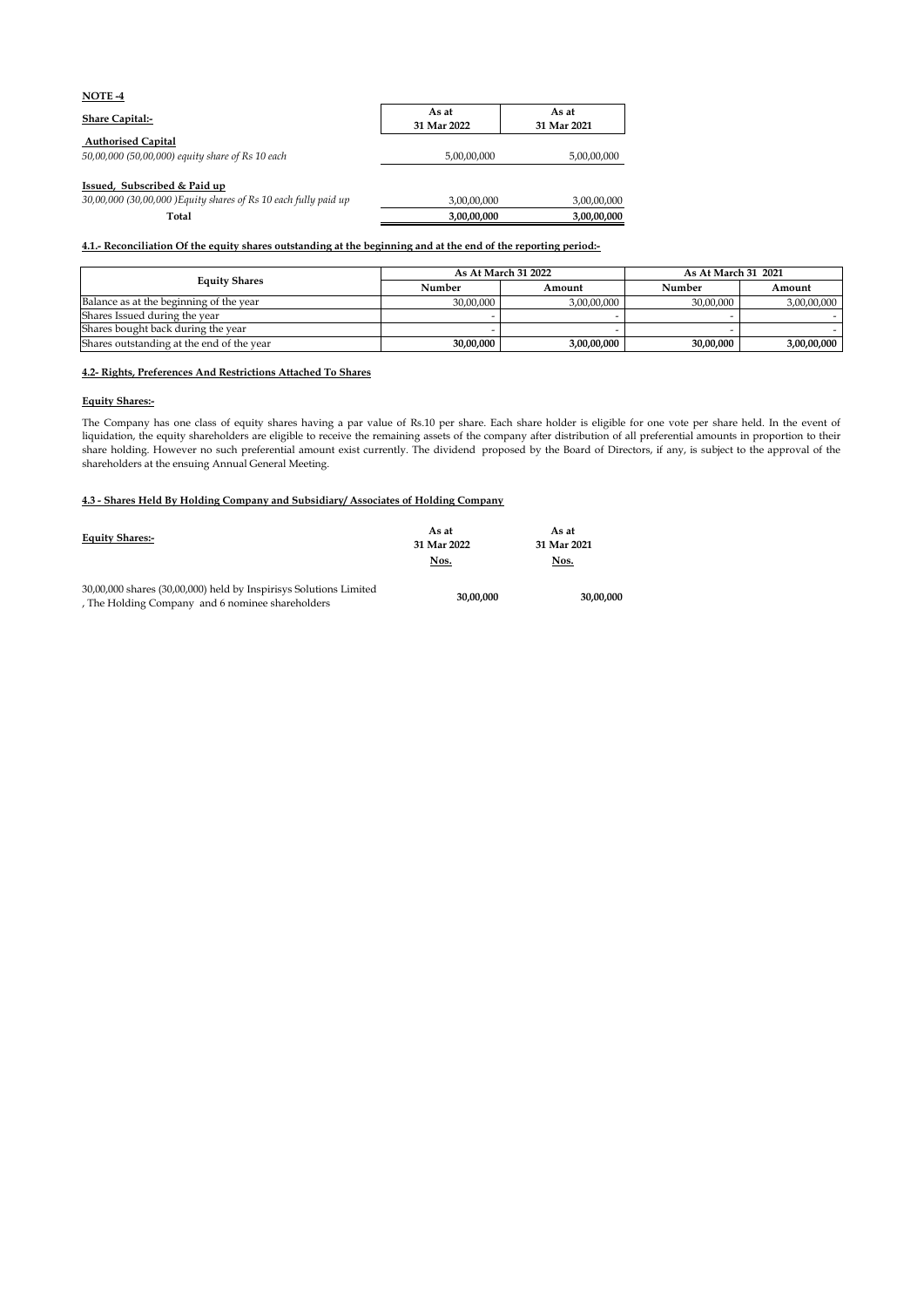## **4.4 - Details of shares held by shareholders holding more than 5% of the aggregate shares in the company**

| SL No. | As at 31 Mar 2022<br>Name of<br>Shareholder<br>No. of Shares held<br>$\%$ of |           |         | As at 31st March 2021 |                    |
|--------|------------------------------------------------------------------------------|-----------|---------|-----------------------|--------------------|
|        |                                                                              |           | Holding | No. of Shares held    | Holding<br>$\%$ of |
|        | Solutions<br>Inspirisys<br>Limited (including 6<br>nominees)                 | 30,00,000 | 100%    | 30,00,000             | 100%               |

# **4.5) Details of Promoter shareholders of Equity shares at the end of the year**

| <b>SL No.</b> | Name of                                                      | As at 31 Mar 2022  |         | As at 31st March 2021 |                    |         |         |
|---------------|--------------------------------------------------------------|--------------------|---------|-----------------------|--------------------|---------|---------|
|               | Shareholder                                                  | No. of Shares held | $\%$ of | Holding               | No. of Shares held | $\%$ of | Holding |
|               | Solutions<br>Inspirisys<br>Limited (including 6<br>nominees) | 30,00,000          |         | 100%                  | 30,00,000          |         | 100%    |

| NOTE-5                                  |                       |                       |
|-----------------------------------------|-----------------------|-----------------------|
| Reserves & Surplus:-                    | As at 31st March 2022 | As at 31st March 2021 |
| A. Securities Premium Account           |                       |                       |
| Balance as at the beginning of the year | 5,00,00,000           | 5,00,00,000           |
| Balance as at the end of the year       | 5,00,00,000           | 5,00,00,000           |
| B. Surplus/ (Deficit) for the year      |                       |                       |
| Balance as at the beginning of the year | (7,64,13,545)         | (7,65,80,982)         |
| Profit / (Loss) For The Year            |                       | 1,67,437              |
| Balance as at the end of the year       | (7,64,13,545)         | (7,64,13,545)         |
| Total                                   | (2,64,13,545)         | (2,64,13,545)         |
| NOTE-6                                  |                       |                       |
| Other Current Liabilities:-             | As at                 | As at                 |
|                                         | 31 Mar 2022           | 31 Mar 2021           |
| (a) Others                              |                       | 94,167                |
| Total                                   |                       | 94,167                |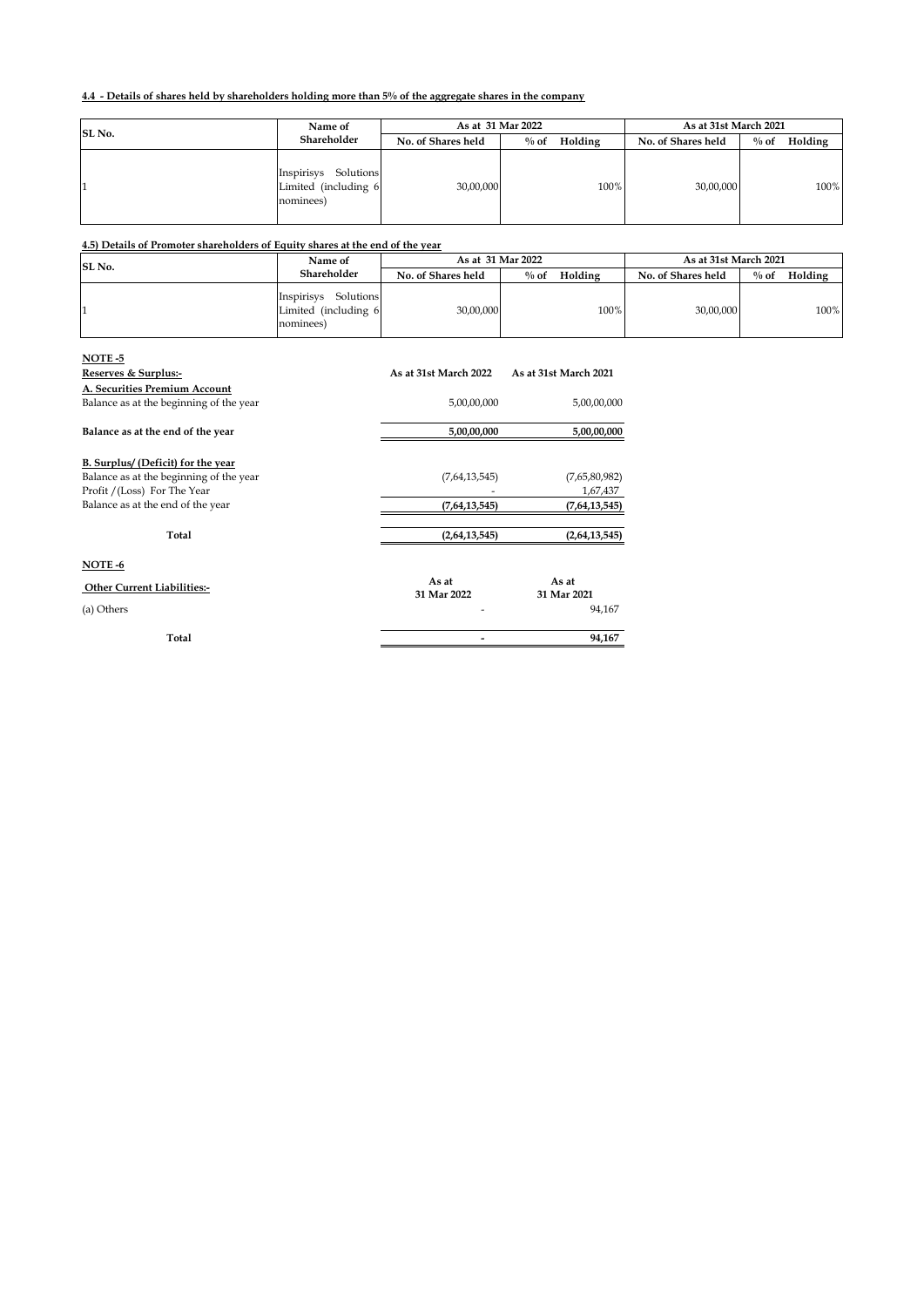# *Notes Forming Part Of The Financial Statements For the year ended 31st March 2022*

| NOTE-7                                     |         |          |
|--------------------------------------------|---------|----------|
| Other Income:-                             | 2021-22 | 2020-21  |
| Miscellaneous Income                       |         | 10,274   |
| Interest Received                          |         | 14,057   |
| Liabilities no longer payable written back |         | 7,25,643 |
| <b>Total</b>                               |         | 7,49,974 |
|                                            |         |          |
| NOTE-8                                     |         |          |

| <b>Finance Costs</b> | 2021-22 |   | 2020-21 |
|----------------------|---------|---|---------|
| Interest             |         | - | 762     |
|                      |         | - | 762     |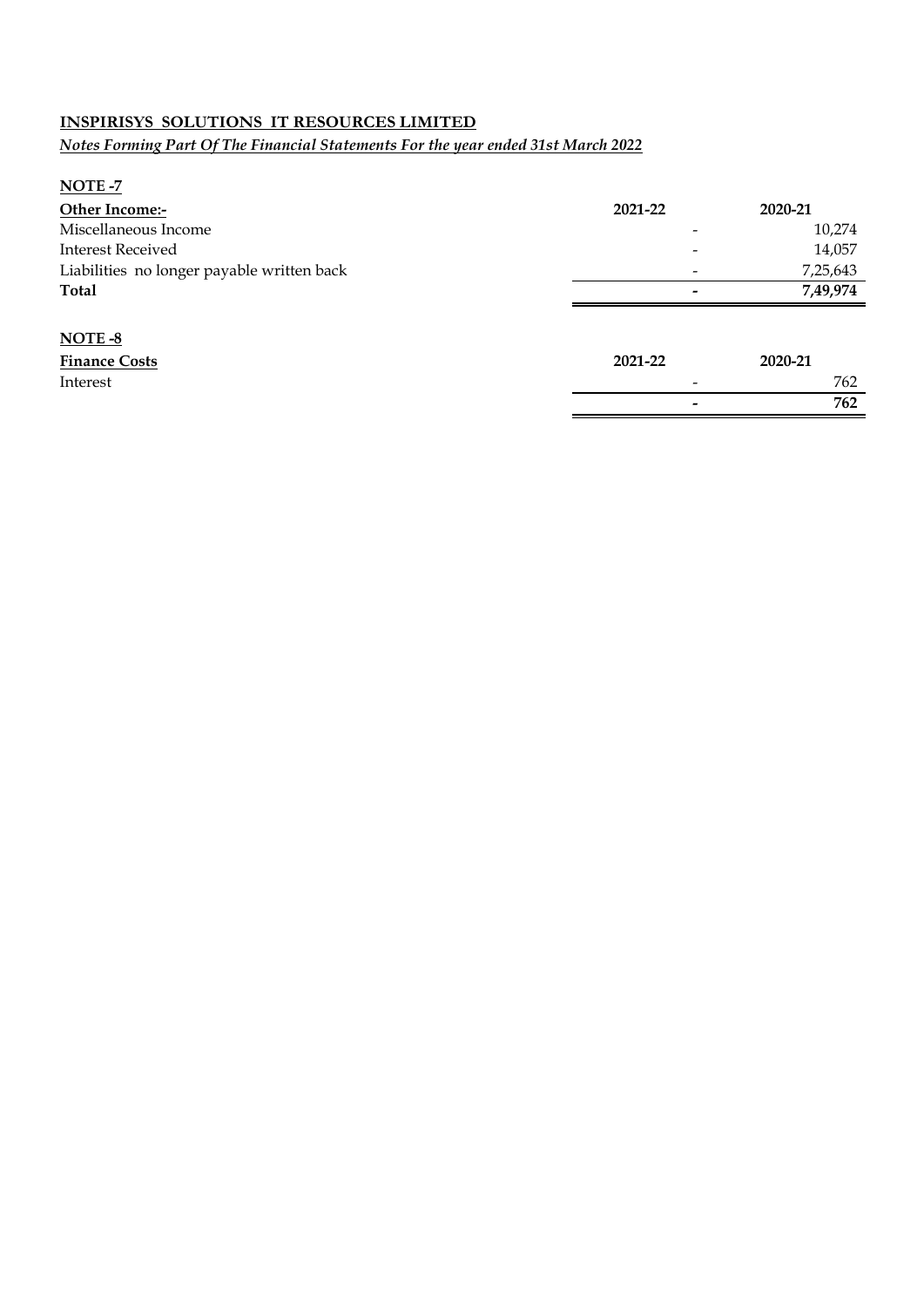| $NOTE -9$                                 |                          |          |
|-------------------------------------------|--------------------------|----------|
| Other expenses                            | 2021-22                  | 2020-21  |
| Rent                                      |                          | 12,000   |
| Rates & Taxes                             | $\overline{\phantom{0}}$ | 5,11,905 |
| Auditors Remuneration (Refer Note No.9.1) | $\,$                     | 50,000   |
| General Expenses                          | $\overline{\phantom{a}}$ | 7,870    |
| <b>Total</b>                              |                          | 5,81,775 |

# **9.1 Provision / Payments in respect of Auditor's Remuneration [excluding GST]**

| Particulars                 | 2021-22                  | 2020-21 |
|-----------------------------|--------------------------|---------|
| <b>Statutory Audit Fees</b> | $\overline{\phantom{a}}$ | 50,000  |
|                             |                          |         |
| <b>Total</b>                | $\tilde{\phantom{a}}$    | 50,000  |

# **NOTE -10**

**Computation of Basic and Diluted Earnings Per Share Basic and Diluted Earnings per Share:-**

| Particulars                                                          | 2021-22   | 2020-21   |
|----------------------------------------------------------------------|-----------|-----------|
| Net Profit / (Loss) available to Equity shareholders (Indian Rupees) |           | 1.67.437  |
| Number of equity shares of Rs.10/-fully paid up                      | 30,00,000 | 30,00,000 |
| Basic Earnings / (Loss) Per Rs. 10/- Equity Share                    | -         | 0.06      |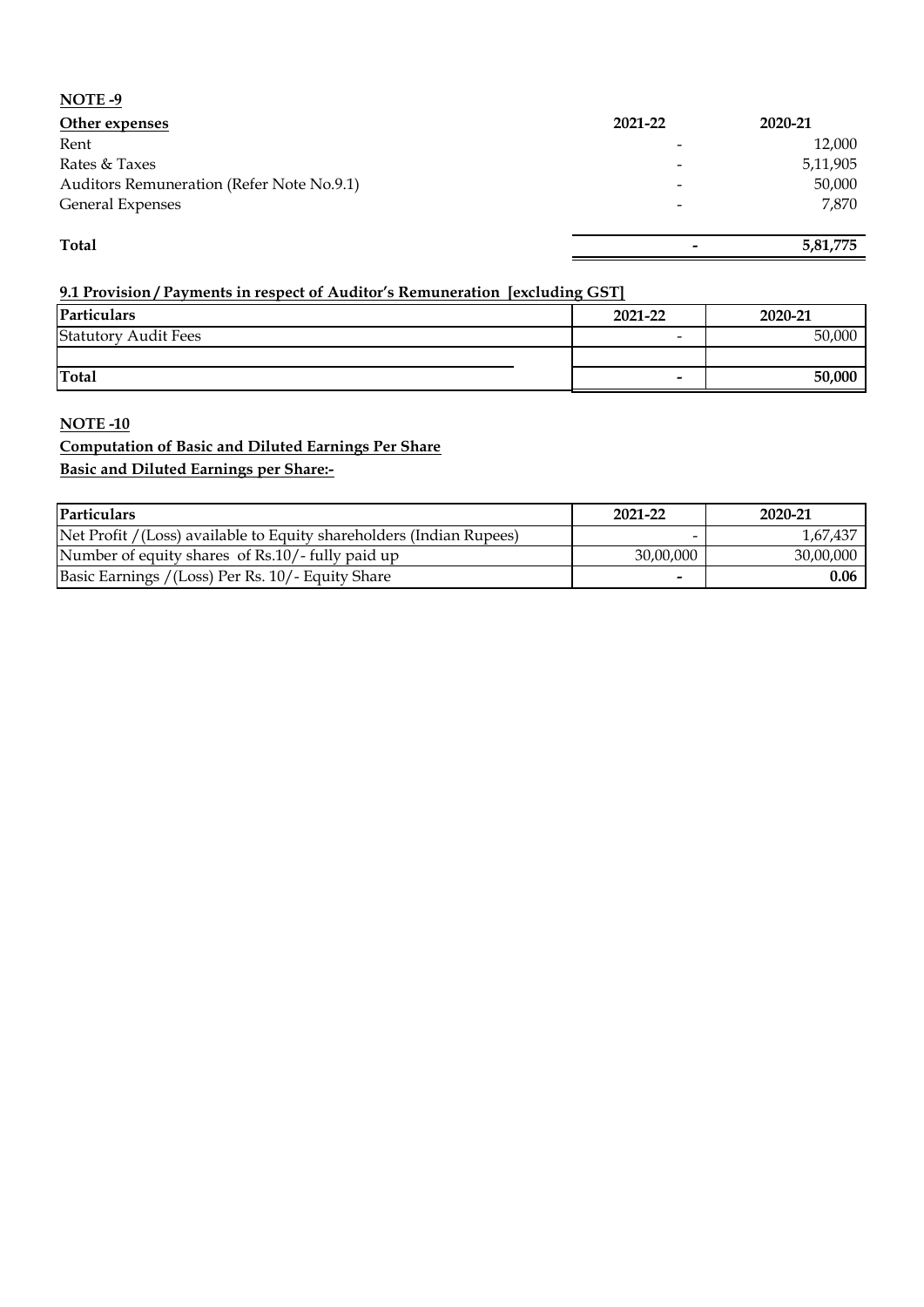#### **NOTES FORMING PART OF FINANCIAL STATEMENTS**

### **Note 11 - FINANCIAL INSTRUMENTS**

#### **11.1 Capital management**

For the purpose of the Company's capital management, capital includes issued capital and all other equity reserves attributable to the equity shareholders of the Company. The primary objective of the Company when managing capital is to safeguard its ability to continue as a going concern and to maintain an optimal capital structure so as to maximize shareholder value. As at 31st March, 2022, the Company has only one class of equity shares and has low external debt. There are no externally imposed capital requirements. In order to maintain or achieve an optimal capital structure, the Company allocates its capital for distribution as dividend or re-investment into business based on its long term financial plans.

| 11.2 Categories of financial instruments | As at<br>March 31, 2022 | As at<br>March 31, 2021 |
|------------------------------------------|-------------------------|-------------------------|
| <b>Financial assets</b>                  |                         |                         |
| Measured at amortised cost               |                         |                         |
| - Cash and cash equivalents              |                         | 94,167                  |
| - Other financial assets (Current)       | 35,86,455               | 35,86,455               |
| <b>Financial liabilities</b>             |                         |                         |
| Measured at amortised cost               |                         |                         |
| - Trade payables                         |                         |                         |
| - Other Financial liabilities            |                         | 94,167                  |

In the opinion of the management, the carrying amounts of financial assets and financial liabilities recognised in the financial statements are a reasonable approximation of their fair values. Hence no separate disclosures of fair value has been made.

#### **11.3 Financial risk management**

The Company is exposed to Market risk, Credit risk and Liquidity risk. The Board of Directors ('Board') oversee the management of these financial risks through its Risk Management Committee. 'The Company monitors and manages the financial risks relating to the operations of the Company through internal risk reports which analyze exposures by degree and magnitude of risks.

The following disclosures summarize the Company's exposure to financial risks and information regarding use of derivatives employed to manage exposures to such risks. Quantitative sensitivity analysis have been provided to reflect the impact of reasonably possible changes in market rates on the financial results, cash flows and financial position of the Company.

#### **11.3.1 Market Risk**

Market risk is the risk that the fair value of future cash flows of a financial instrument will fluctuate because of changes in market conditions. Market risk mainly comprises of interest rate risk. Financial instruments affected by market risk includes borrowings, trade payables and trade receivables. The company's activities expose it primarily to the financial risks of changes in foreign currency exchange rates, interest rates and other price risk.

There has been no change to the Company's exposure to market risks or the manner in which these risks are being managed and measured.

#### **(a) Interest rate risk**

Interest rate risk is the risk that the fair value or future cash flows of a financial instrument will fluctuate because of changes in market interest rates. Since the Company has insignificant interest bearing borrowings, the exposure to risk of changes in market interest rates is minimal.

#### **11.3.2 Credit risk**

Credit risk refers to the risk that a counterparty will default on its contractual obligations resulting in financial loss to the Company. The company has adopted a policy of only dealing with creditworthy counterparties as a means of mitigating the risk of financial loss from defaults. The company's exposure of its counterparties are continuously monitored and the aggregate value of transactions concluded is spread amongst counterparties. Credit exposure is controlled by counterparty limits that are reviewed and approved by the management.

#### **11.3.3 Liquidity risk**

Ultimate responsibility for liquidity risk management rests with the board of directors, which has established an appropriate liquidity risk management framework for the management of the company's short-term, medium-term and long-term funding and liquidity management requirements. The company manages liquidity risk by maintaining adequate reserves and line of credit with its Holding Company, by continuously monitoring forecast and actual cash flows, and by matching the maturity profiles of financial assets and liabilities.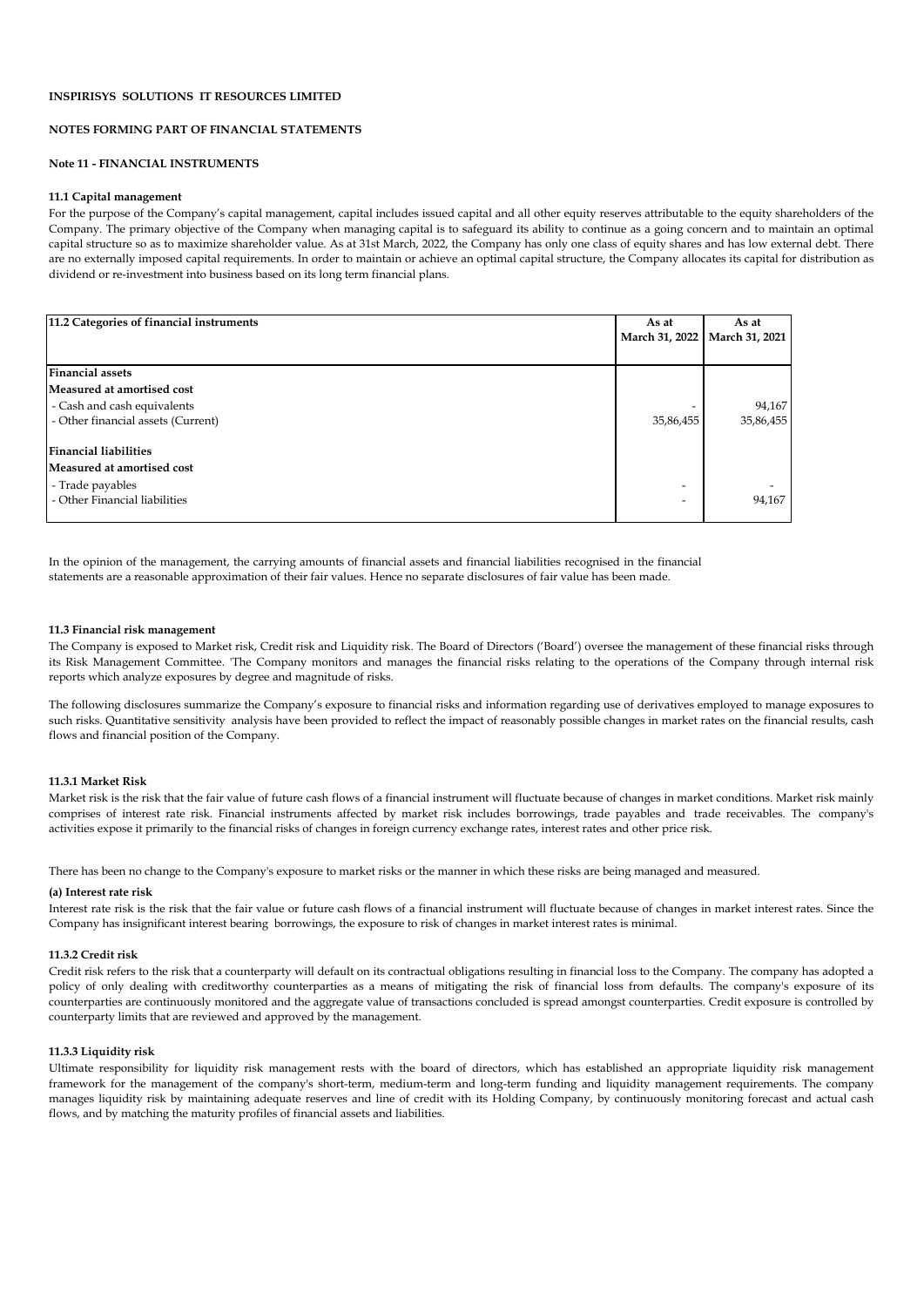#### **Notes Forming Part Of The Financial Statements For The Year Ended 31st March 2022**

#### **12 Current Assets, loans and advances:-**

In the opinion of the Directors, the Current Assets have the value at which they are stated in the balance sheet, if realized in the ordinary course of business.

#### **13 Going Concern Assumption:-**

During the previous years, the company had gradually ceased its active operations in the field of coaching services. The board of directors is in the process of identifying alternative avenues of business for the company. As on 31st March, 2022, the assets carried by the company in its books of account comprises only of balance with government authorities.

In view of the above, the management is of the opinion that the cessation of business as above is not expected to have a material effect on the carrying value of the aforesaid assets & liabilities.

#### **14 Related party disclosures**

| Related parties of the company are as follows:     |                                     |  |
|----------------------------------------------------|-------------------------------------|--|
| Key Management Personnel (KMP) and their relatives | 1. Malcolm F Mehta (Director)       |  |
| <b>Holding Company</b>                             | <b>Inspirisys Solutions Limited</b> |  |

#### **15 Unrecognised Deferred Tax Assets**

Deferred Tax Asset on unused tax losses incurred during the year and the previous year, as detailed hereunder, has not been recognised in the books of account as a matter of prudence

| <b>Particulars</b>                                  | 31.03.2022  | 31.03.2021  |
|-----------------------------------------------------|-------------|-------------|
| <b>Business</b><br>Loss and Unabsorbed Depreciation | 5,42,90,807 | 5,44,58,244 |
| Total                                               | 5.42.90.807 | 5.44.58.244 |

#### **16 Contingent Liabilities**

**Claims against company not acknowledged as debt are as follows:-**

| <b>Particulars</b>                               | As at 31st March<br>2022 | As at 31st March<br>2021 |
|--------------------------------------------------|--------------------------|--------------------------|
| District Consumer Dispute Redressal Forum        | 27.852                   | 27,852                   |
| See Note 2.1 (a)                                 |                          |                          |
| Regional Provident Fund Commissioner, Tamil Nadu | 22,05,475                | 22,05,475                |
| See Note 2.1 (b)                                 |                          |                          |
| Regional Provident Fund Commissioner, Tamil Nadu | 1.62.12.255              | 1,62,12,255              |
| See Note $2.1(c)$                                |                          |                          |

#### **17 Additional Information pursuant to Companies Act, 2013**

#### **17.1** i. Earnings and Expenditure in Foreign Currency

| <b>Sl. No.</b> | $\sim$ $\sim$<br>Particulars             | 2021-22<br>$\sim$ | 2020-21 |
|----------------|------------------------------------------|-------------------|---------|
| (i)            | Currency<br>Foreign<br>. Earnings in     | NIL               | NIL     |
| (ii)           | Foreign<br>TExpenditure in<br>Currency:- | NIL               | NIL     |

| ii. Non-Resident Share Holders |                                             |            |         |  |
|--------------------------------|---------------------------------------------|------------|---------|--|
| <b>Sl. No.</b>                 | <b>Particulars</b>                          | 2021-22    | 2020-21 |  |
| (i)                            | Number of Non-Resident Shareholders         | <b>NIL</b> | NIL     |  |
| (ii)                           | Dividend paid to Non resident Share holders | <b>NIL</b> | NIL     |  |

**17.2** Since the company does not have any operations during the year, the disclsoure in respect of Ratios has not been given.

writing or otherwise, that the Intermediary shall lend or invest in party identified by or on behalf of the Company (Ultimate Beneficiaries). The<br>17.3 Company has not reseived any fund from any party(s) (Funding Barty) wit No funds have been advanced or loaned or invested (either from borrowed funds or share premium or any other sources or kind of funds) by the Company to or in any other person(s) or entity(ies), including foreign entities ("Intermediaries") with the understanding, whether recorded in

Company has not received any fund from any party(s) (Funding Party) with the understanding that the Company shall whether, directly or indirectly lend or invest in other persons or entities identified by or on behalf of the Company ("Ultimate Beneficiaries") or provide any guarantee, security or the like on behalf of the Ultimate Beneficiaries